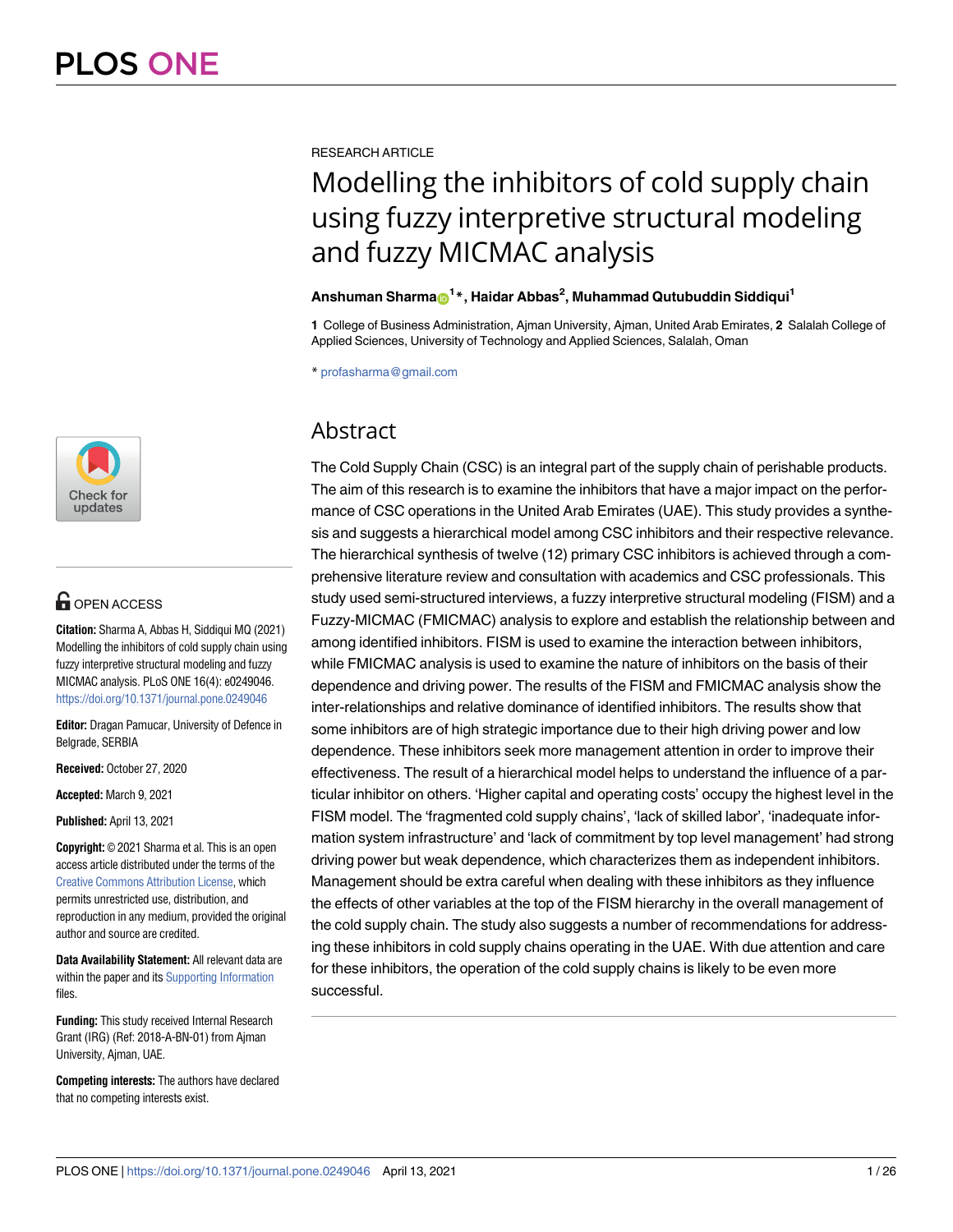## <span id="page-1-0"></span>**Introduction & review of previous studies**

On account of changing preferences owing to lifestyle in metro cities, high-income levels, rising middle class, and growing urbanization  $[1]$  $[1]$ , there has been an ever-increasing dependency on organized retail stores along with round-the corner fast-food chains in the UAE. McCrory et al. [\[2\]](#page-21-0) mention that fast food restaurants around the world are on the rise. The cold storage chains are thereby the life-blood for frozen (food) businesses. However, there are many quality and safety issues associated with 'frozen food' [[3\]](#page-21-0). A recent positive drift of research studies in this area is also presumed to have contributed to the emergence of cold supply chain management as an adjunct discipline of knowledge  $[4]$  $[4]$ . For example, the pressure for sustainable supply chains as delineated by the triple bottom line (economic, social and environmental) [\[5\]](#page-21-0) has received increased attention from researchers. Furthermore, the stringent government regulations and growing public awareness about environmental issues have convinced many firms to incorporate the green perspective into their supply chains [\[6](#page-21-0)]. Despite all, there remains a paucity of research in this field [[7](#page-21-0)]. The established research agenda based on a systematic literature review placed identification of the factors that adversely influence the cold food chain management [[8](#page-21-0)].

Perishability is one of the most significant aspects, which distinguishes the temperaturesensitive (cold) supply chains from the rest of the supply chains. These supply chains reflect a blend of organization, sharing, and integration of relevant information [\[9](#page-21-0)]. It is the temperature, which essentially determines the shelf life of perishable products [[10](#page-21-0)] like milk and milk related products, meat, poultry products, fish, fruits, vegetables, etc. In fact, for a few products, humidity is also essential  $[11]$ . One must note here that storing such products at consistently recommended conditions is critical for their utility. Storing is done by keeping them intact using pallets, crates, cartons, glass/plastic bottles, and other suitable containers. This, in turn, improves their shelf life and ensures that their quality is maintained over an extended shipping period, while minimizing the chances of waste, waste disposal costs, and associated emissions.

Due to the involvement of multiple handlers, coupled with long-distance travel, managing the variability of temperature and other recommended conditions during transit and transfers is one of the many unique challenges in the industry; add to that poor circulation of air, radiant heat from the floor, substandard insulated areas, and/or refrigerant leakages, and you have an unhealthy environment. It is important to note that in case of any regulatory infringement on maintaining the recommended conditions during transit, it is actually difficult to hold a specific person or an entity accountable, as this supply chain comprises of multiple players; potentially, each one of them could contribute to the loss/degradation of product quality. In essence, it is the lack of visibility [[12](#page-21-0)] which is the primary inhibitor in such cases.

Real-time condition (temperature/humidity) monitoring technology [\[13\]](#page-21-0), the declining cost of internet of things (IoT) technology  $[4]$  $[4]$ , and analysis enabled sensors like thermal imaging and refrigeration leak detection already exist across the value chains, particularly in the food and the pharmaceutical industries. Typical constraints that were faced earlier relating to IoT, like the packet size, speed of network packets, and packet loss [[14](#page-21-0)] have also been addressed to a great extent thus far; however, the network disruption, due to both controllable and uncontrollable factors, still exists.

Cold chain logistics, especially in the food-processing sector, being at a nascent stage in most of the developing countries [[15](#page-21-0)], include inhibitors such as the non-availability of critical infrastructure facilities like packing, quality testing centers [\[3](#page-21-0)], cold storage facilities, and weak links of the fruit and vegetable cold chain [\[16\]](#page-21-0). Add to this the lack of upgraded and advanced technology, which becomes one of the biggest inhibitors to the success of the food processing industry, which in turn affects the cold chain management [[17](#page-21-0)]. Effective integration of the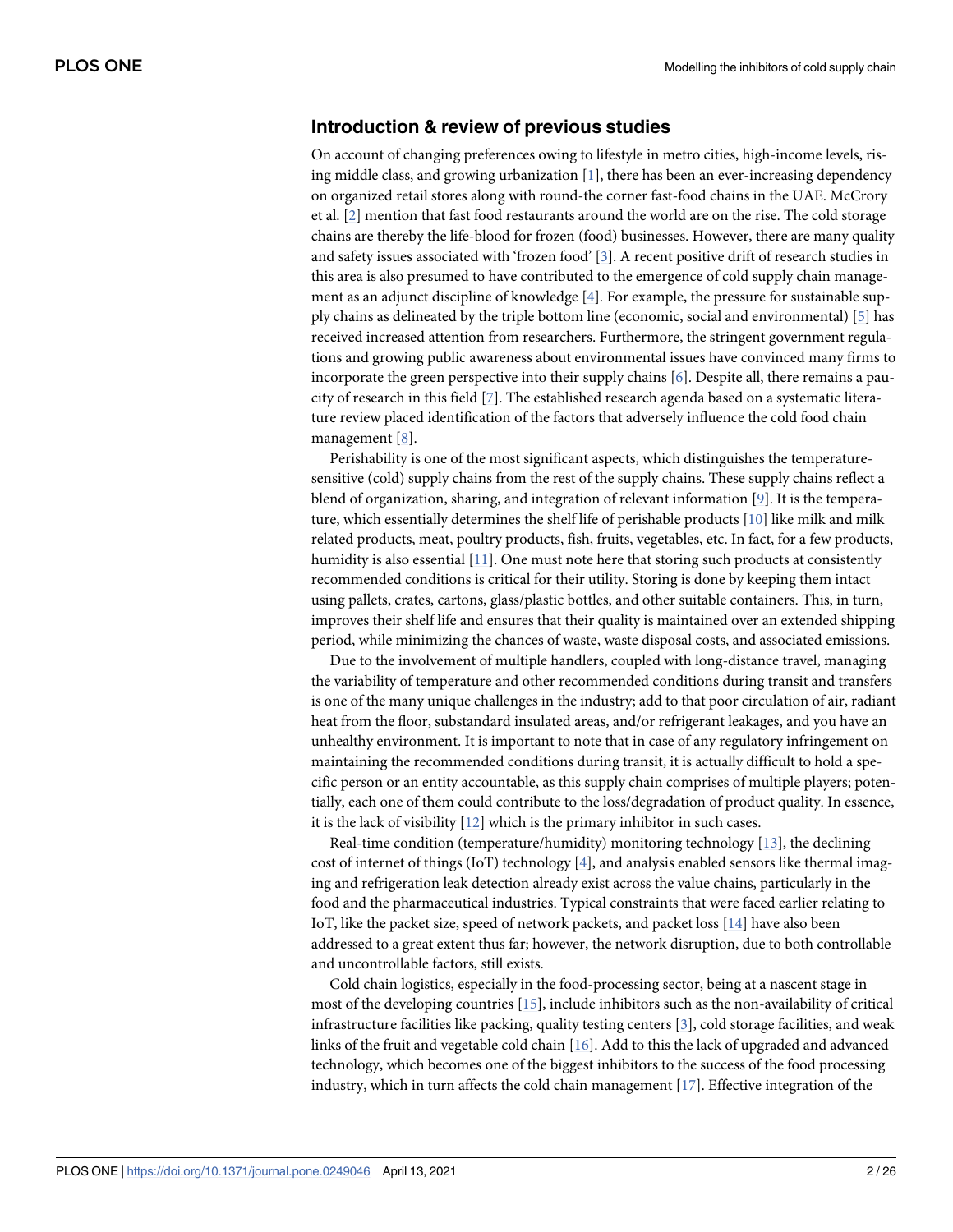<span id="page-2-0"></span>cold storage supply chain sector requires state of the art static infrastructure, mobile infrastructure, standards and protocols, and skilled resources.

Besides enhancing customer satisfaction [[18](#page-21-0)], improved tracking through IoT based cargo management system may address many of the reported cold supply chain issues. It may provide benefits like improved product value (due to extended shelf life, de- creased product loss / decreased discount due to improved quality) reduced indirect logistics costs, reputational benefits (for being more consistent) and reduced carbon emissions due to controlled energy usage related to refrigerant leakage and emissions that result in food waste [\[19\]](#page-21-0). In fact, efforts have been made to assess the viability of joint emission reduction efforts in compliance with environmental regulations by a local supply chain involving a manufacturer and a retailer [[20](#page-21-0)]. Furthermore, the likely energy savings would include reduced food waste and reduced loss of operating energy (cooling energy lost from truck doors left open, excessive transfer times and unloading delays) etc.

Nevertheless, there are many challenges associated here, too, while one seeks to gain maximum advantages by implementing such monitoring and reporting systems. Some of the key challenges (inhibitors) include the lack of encouraging evidence, post-harvest losses [\[21\]](#page-22-0), strict allocation of cost-benefit accountability due to the highly fragmented industry, and a large number of players that already exist in this supply chain: foods; illegal, unreported, and unregulated (IUU) products; higher costs of advanced temperature monitoring automated response systems like RFID instead of simple bar code system [[22](#page-22-0)]; required specialized training [\[13\]](#page-21-0) and culture change; and costs associated with mandatory refrigerant changeover with upgrading efficiency and flexible capacity [[23](#page-22-0)]. To add to this growing list, the food products being necessarily halal [[24](#page-22-0)], like in the case of Malaysia, adds more to the cold supply chain management issues in the UAE.

The development of a cold supply chain sector is largely determined by uninterrupted supply, and recorded and demonstrated traceability of products [\[25\]](#page-22-0). Additionally, customers today are expecting better product quality, higher service levels and lower prices. Inadequate supply chain management skills and qualifications, poor procurement practices, ineffective integration of supply chains, poor supply chain relations and industry structure are considered to be some of the major impediments in supply chains in developing countries. However, supply chain management issues should be considered contextually. Based on systematic analysis of 100 peer-reviewed journal articles on FSCM Scientific databases, Mahajan et al. [\[26\]](#page-22-0) found that relatively limited research exists in the domain of food supply chain from an empirical prescriptive. Gligor et al., [[27](#page-22-0)] conducted a similar study in the context of Vietnam using a qualitative methodology and suggested that future researchers extend it in the context of another developing country. Within the cold supply chains, there exist numerous disparities. For instance, cold supply chains responsible for managing the pharmaceuticals manufacturing, storage, movement, delivery and return may differ from those responsible for the storage and movement of biological consignments like human organs. Likewise, cold supply chains responsible for managing the flow of human organs may differ in many other aspects from those responsible for flowers. Similarly, cold supply chains ensuring the seamless movement of flowers may differ in certain other aspects from those responsible for foods. One type of these cold supply chains may require the liquid nitrogen or dry ice, whereas, the other one may need gel packs or eutectic plates. Thus, the challenges faced by each of these cold supply chains may significantly differ. Food forms the most important basic need for the existence of human beings. Even those who can't afford medicines, or organ transplant, they also need some food to survive. Countries and geographical regions differ in terms of arable land, climatic condition, required infrastructure, accessibility etc. and thus, some of them are self-sufficient while some others are partially or completely dependent on others. As per the estimates of Food and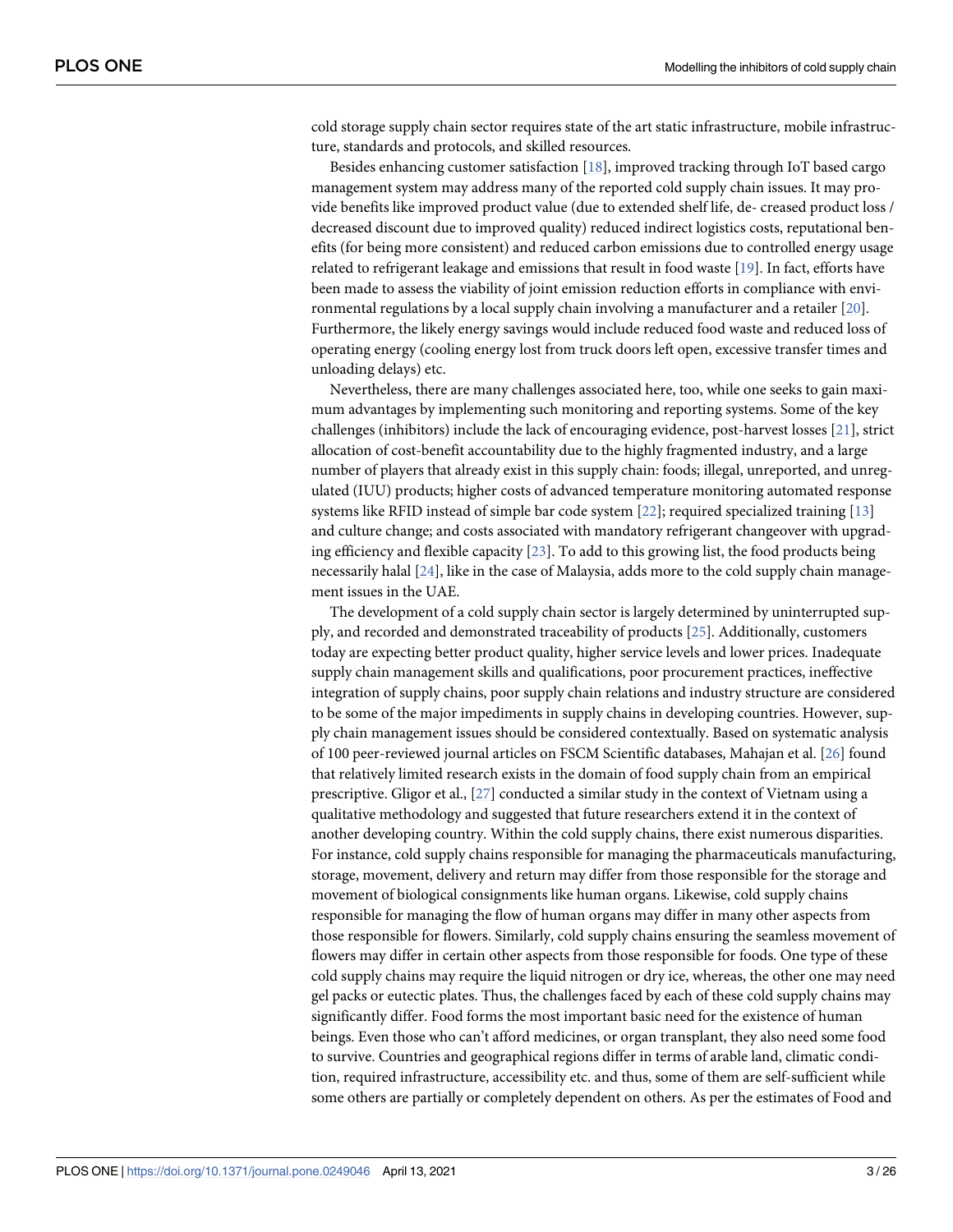<span id="page-3-0"></span>Agriculture Organizations of the United Nations, the world hunger is surging on one hand while approximately one-third of the global food production is lost or wasted on the other. All of these issues primarily convinced the researchers to investigate the cold supply chains managing the basic food products and explore various inhibitors encountered by the food processing industry. The identification, examination and establishment of the potential cold supply chain inhibitors may be helpful in comprehending the hunger-food wastage paradox. The subsequent paragraphs underline the motivations behind the selection of UAE as the studied region.

#### **Scenario of Gulf Cooperation Council (GCC)**

Approximately 2% of the total land area in the GCC is being used for agriculture, which contributes to about 1.5% of the GDP. It was estimated that the GCC food import budget, in comparison to 2004, wherein it was valued at \$25.8 billion, would surpass \$53.1 billion by 2020; this would be equivalent to around 90% of the total food consumption within the region. Being dependent on the Suez Canal and the Straits of Hormuz to procure a considerable quantity of its food, the region is exposed to the geopolitical risk that effectively jeopardizes the food supply chains.

In general, the consumers' ever increasing demand for organic, more nutritious and lowcalorie food across the globe has put forth a different set of challenges for new product development in the food supply chains [[28](#page-22-0)]. However, Ng et al., [\[29\]](#page-22-0) reported that among UAE nationals, a different nutritional transition like the consumption of sugared sodas, fruit drinks, and whole milk, etc. has posed potential risks for severe cardio-metabolic problems. Haroun et al., [\[14\]](#page-21-0) found that non-Emirati students eat healthier food than their Emirati counterparts do; however, Emiratis spend more than non-Emiratis.

The Arab World records a per person food wastage that sometimes exceeds 210 kg per year [\[30\]](#page-22-0). As the UAE imports approximately 90% of its food, and serves a \$9.4 billion market of GCC and Africa, food wastage becomes an issue of burning importance. Among many, the GCC Retail Industry Report [\[31\]](#page-22-0) acknowledged the dependence on the imported food as one of the major challenges encountered by the GCC's retail sector. Use of third-party logistics (3PL's), government regulations, halal certification  $[32]$ , lean quality management, upstream and downstream collaboration, demand forecasting, customer experience as a source of competitive advantage, would undoubtedly be the need of the hour.

The unique socio-demographic and cultural blend limited by the local agrarian resource base make the nation (UAE) a consumer society, the one that largely hinges on the other agrarian societies in the nearby region. Being a global tourism and trade hub, it attracts the best brains from around the globe to serve across the sectors, particularly the service sector. This culturally diversified customer base offers a plethora of opportunities for the cold supply chains to grow up to their varied expectations in terms of quality, availability, food choices, competitive prices, service delivery etc. Hence, it convinced the researchers to examine how these various aspects register a synergetic effect on the practices of cold supply chains operating in United Arab Emirates. More specifically, the researchers got interested in learning the key challenges that the cold supply chains operating in this region face and how these challenges relate with and contribute to each other to the disadvantage of the cold supply chain operations. The absence of any such structured study in the context of UAE except Tamimi et al [[33](#page-22-0)] makes this study a trailblazer attempt. The outcomes are expected to be equally important to all gulf cooperation council (GCC) countries, which share similar geographic, socio-demographic and natural resource profile.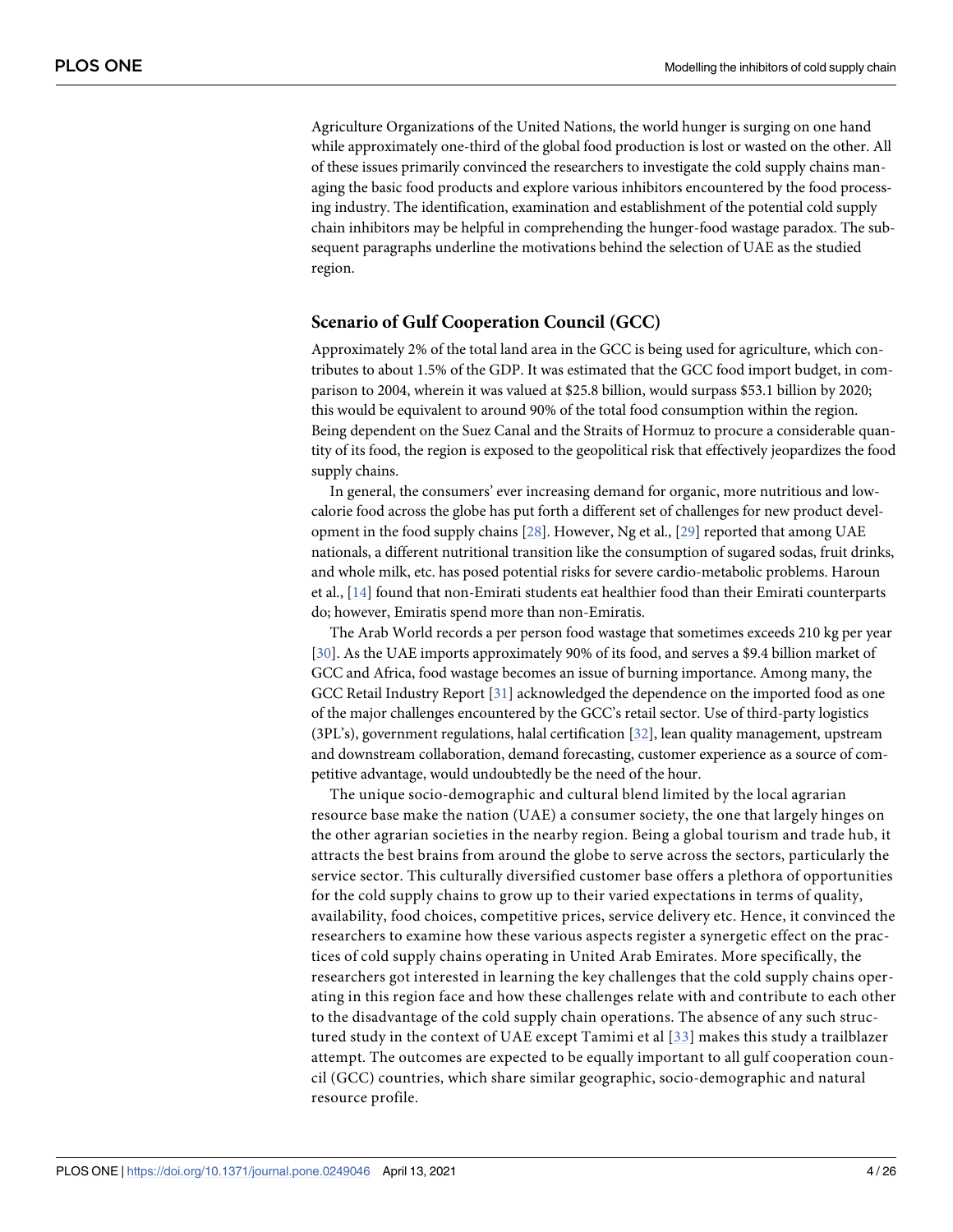## <span id="page-4-0"></span>**Inhibitors to cold supply chain operations**

This section briefly explains the selected inhibitors with the help of key relevant and recent studies.

### **Fragmented cold supply chains**

It involves many business partners, including intermediaries, agents, etc. from source (i.e. farm to fork) to destinations [\[34\]](#page-22-0). Farmers generally tend to have small and scattered landholdings [\[25\]](#page-22-0). As per the estimates [[23](#page-22-0)], the intricate process generally leads the average food to move more than ten times in and out of refrigeration control system across the entire cold supply chain before reaching the consumers' fork. Therefore, it is unclear when exactly and where unerringly there possibly would be an abuse in the temperature. As a result, setting accountability in case of any lapses becomes complex. Packaging, being an essential aspect, shields the products from microbiological and sensory deterioration. Thus, the manufacturers and developers in the cold supply chains [\[35\]](#page-22-0) must respect the experiences of consumers, their requirements, and packaging standards. Oliva and Revetria, [[36](#page-22-0)] identified cross docking, consolidation and a credible temperature assessment method as three interrelated key issues in cold chain management on fresh food.

## **Lack of top-level management's commitment**

This refers to the degree of reluctance Vis a Vis strategic viability and operational sustainability of cold supply chain operations, which is exhibited in the attitude of the top-level management. Unavailability of cold chain performance measurements, lack of specific environmental goals, uneven installation of cold chain centers, along with poor collaborative practices reflect the same. Unavailability of lax performance measures affect the risk management mechanism. Attitude towards risk management [\[37\]](#page-22-0), lack of encouraging evidences [\[21\]](#page-22-0) and strict allocation of cost-benefit accountability due to the highly fragmented industry coupled with the large number of players could also be some additional factors reasons behind it.

### **Poor cold supply chain network**

A cold supply chain refers to a network of interdependent enterprises that work together to deliver the best possible customer value (quality consumables) at the minimum possible costs. Due to lack of standardization  $[34]$  $[34]$  $[34]$ , and improper collaboration among these enterprises, many discrepancies may crop up at different levels, like misleading forecasts, unexpected low/ high inventories, labor scheduling issues, or delivery related challenges. Among many, one possible solution could be to integrate the otherwise fragmented players–like seed companies, cooperative societies, farmers, 3 PL service providers, academic and vocational institutions, product value-added producers and, eventually, consumers [\[38\]](#page-22-0). An astute integration would result in a robust and resilient supply chain network.

## **Poor collaboration**

Cold supply chain integrity must be ensured from the point of origin (production), through processing, transits, and delivery for consumption or storage [\[39\]](#page-22-0). Farooq et al., [[40](#page-22-0)] acknowledged that the contamination caused by food degradation, food adulteration, counterfeiting or fake labelling etc. are some existing challenges within the industry that actually go on to affect food safety and quality  $[41]$  $[41]$  $[41]$ , and thereby the consumer's health and safety. Variation in the regulatory enforcement across the globe further makes the issue more complicated. Lack of certainty or the incapability to coordinate a number of activities with channel members pose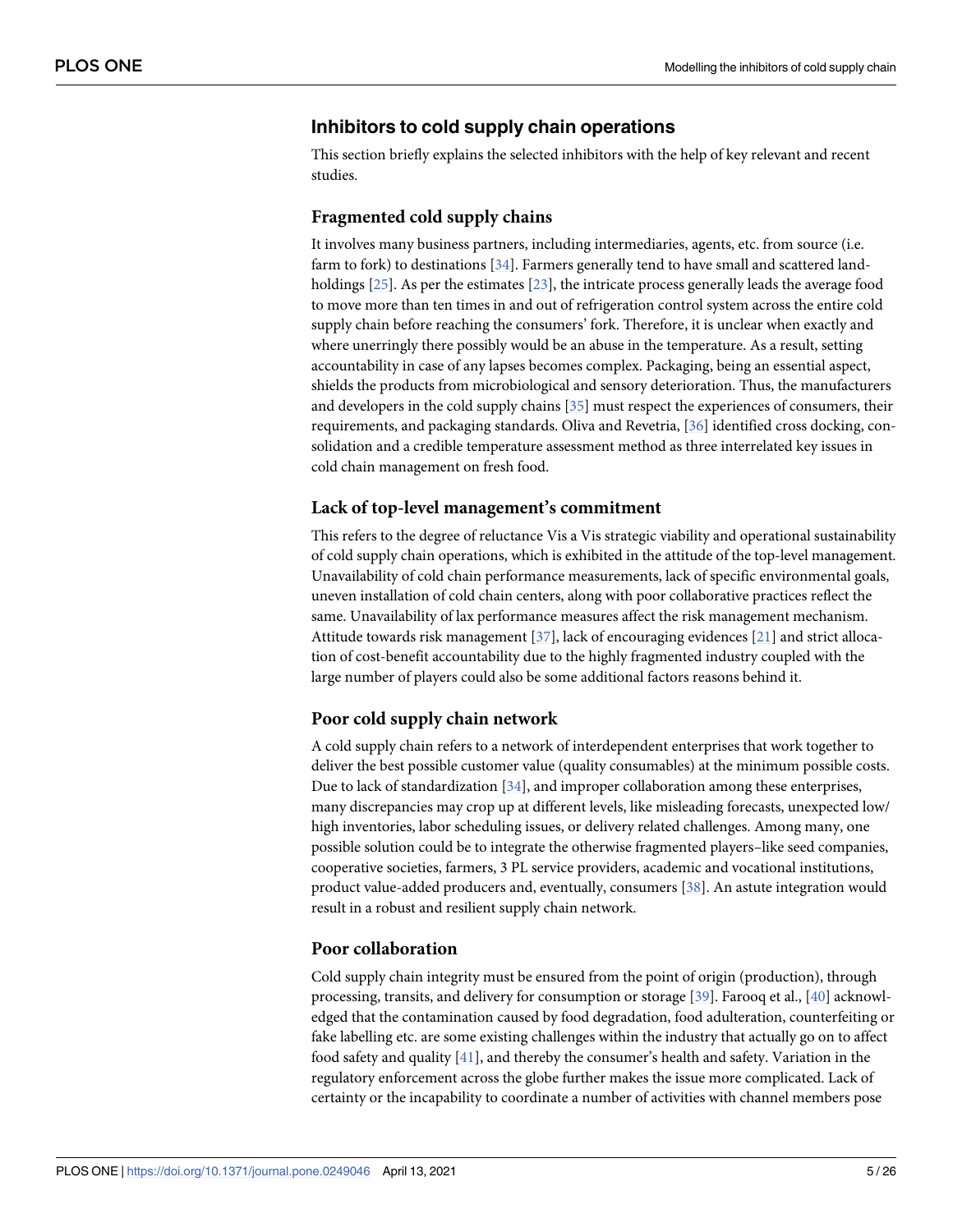<span id="page-5-0"></span>several challenges [[42](#page-22-0)], including the feeble trust and collaboration at the buyer-supplier interface, languishing interpersonal relationships, along with the lack of cold supply chain integration further aggravate the situation. Freiboth et al., [[43](#page-22-0)] thereby highlighted the need to improve cold supply chain operational procedures.

## **Negligible local production of selected CSC items**

Being located in an arid zone (MOCCAE, p-15) [[44](#page-22-0)], characterized with more than 75% desert environment, UAE experiences low rainfall, high temperature, poor soil, and deficient natural waterways. Resultantly, the country's agricultural and farming sector contributes a negligible amount to the country's GDP; in fact, experts also categorized this as being a primary inhibitor to be included for further studies. In other words, this situation makes the cold supply chain networks operating in UAE to necessarily have certain stakeholders from outside, over which they may have a limited control.

## **Higher capital & operating costs**

Fixed costs of installation along with operational costs of the requisite infrastructure are exorbitantly high [\[34\]](#page-22-0). For example, costs of advanced temperature monitoring automated response systems like RFID instead of the simple bar code system [[22](#page-22-0)], along with costs associated with mandatory refrigerant changeover with upgrading efficiency and flexible capacity [\[23\]](#page-22-0). Zhu [[45](#page-22-0)] reported that high investment costs had indeed been a major inhibitor in the diffusion of traceability systems in the food industry, in UAE. Operational costs have separately been considered as a significant measure of cold supply chains [ $46$ ]. Ghadge et al [ $47$ ] have included it as higher initial costs while establishing the barriers to the sustainable food supply chains in the context of UK. Rapid technological advancements also contribute to the hesitation of the decision makers, even though, it is up to a limited extent.

### **Inadequate information system infrastructure**

Due to the highly fragmented industry and a large number of players, insufficient IS infrastructure [[34](#page-22-0)], along with information sharing add to the challenges. Resultantly, illegal, unreported, and unregulated (IUU) products also have a chance to enter the mainstream market. For food manufacturers seeking supply chain integration, Donk et al., [\[48\]](#page-23-0) suggested that food supply chains should use concepts like EDI, VMI, QR, and CPFR for proper coordination of their supply chain practices. Konovalenko et al. [\[49\]](#page-23-0) proposed a pioneer approach, which applies the Newton's law of cooling (NLC) to volatile ambient temperatures. It uses a predefined set of conditions for temperature stability along with the component of error possible with the sensor measurement. Oskarsdottir and Oddsson  $[50]$  $[50]$  $[50]$  developed a Decision Support Framework (DSF), which aims at helping the decision makers in identifying a feasible, sustainable and economical kind of traceability technology and structure for their products. A committed and resourceful team of decision makers is expected to get plenty of choices over next couple of years.

#### **Inadequate cold storage infrastructure**

Lack of sufficient and efficient cold storage infrastructure [[16](#page-21-0)] leads to carbon emissions from poorly controlled energy usage, leakage of refrigerant and emissions out of food waste [[34](#page-22-0)] lead to adverse environmental effects [[4](#page-21-0)]. Considering the maintenance of required temperature and humidity as an important determinant of product quality, Zhao et al. [\[51\]](#page-23-0) proposed an innovative method for designing the cold supply chain design for ensuring an express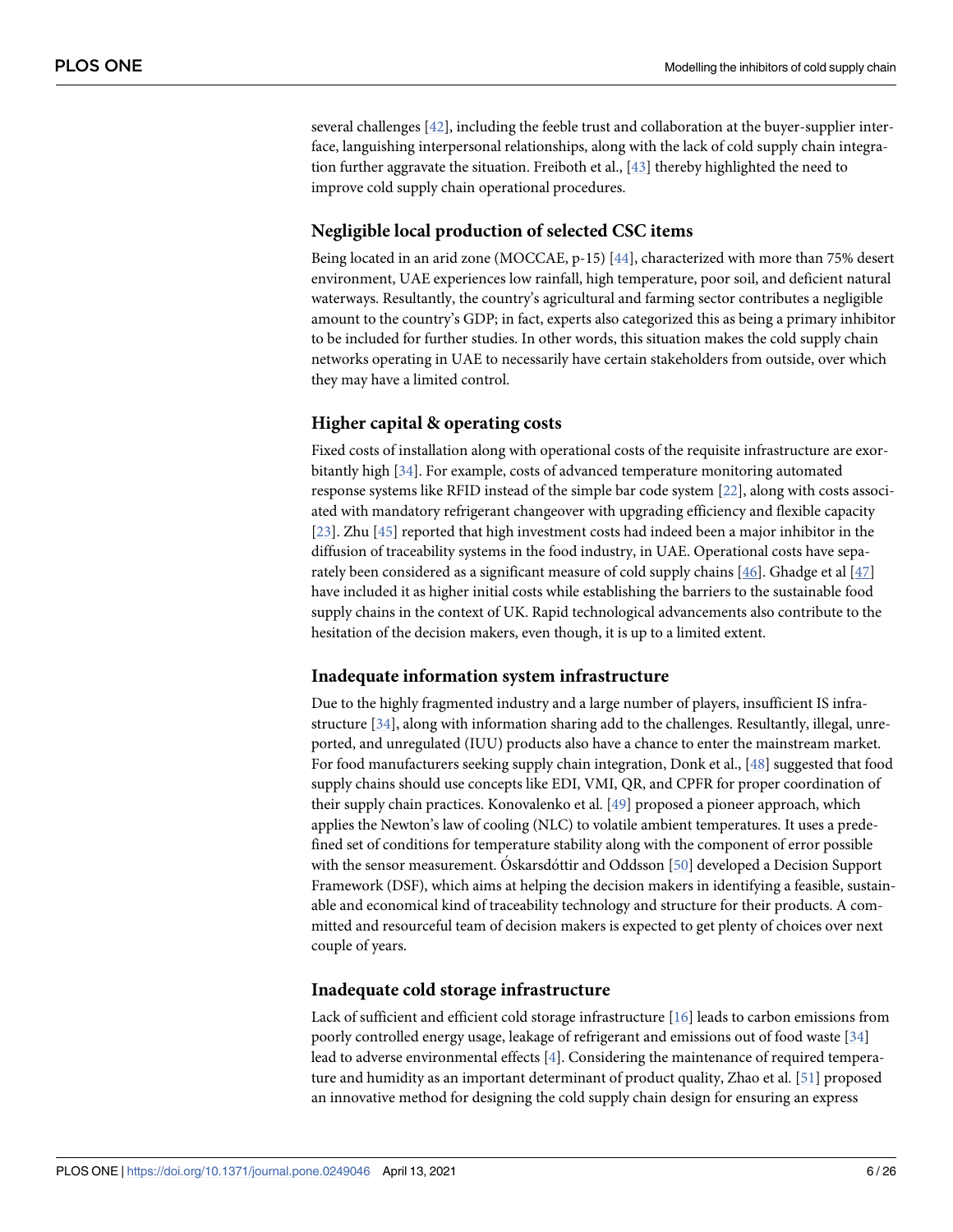<span id="page-6-0"></span>delivery of strawberry fruits in the absence of the constantly ambient temperatures. While examining the performance and conduct of farmed oysters supply chains, Love et al. [[52](#page-23-0)] considered the compliance with temperature regulations as one of the factors. The compliance to the desired temperature again demands the specific cold storage infrastructure suiting to the needs of varied assortments.

## **Improper tracking**

This may result in issues related to the food product being Halal [\[24\]](#page-22-0), which in turn is related to food safety and food quality. For instance, the bottled water needs, among many, a halal certification by the competent federal authority before being commercialized. Thus, as a remedial measure, a number of researchers [\[53–56\]](#page-23-0) have called for a reliable IT infrastructure for the cold supply chain. Aung and Chang [[57](#page-23-0)] argued that efficient traceability systems would facilitate in minimizing production and distribution of unsafe or unsatisfactory quality products, which would result in a smaller number of reported cases for lousy publicity, liability, and recalls. Wu et al [\[58\]](#page-23-0) also considered the proper tracking system as a prerequisite in striking a balanced trade-off between the quality of products in a cold supply chain and the energy requirement and emissions. Albrecht et al. [\[59\]](#page-23-0) advocated the usage of Time Temperature Indicators (TTI) so that shelf life might be predicted in the light of microbial shelf life of the product.

## **Lack of skilled labor**

Skilled and trained staff is inadequate in terms of their familiarity with advanced equipment, and various IT systems. Industry-specific inventory management and handling practices and required specialized training [\[13\]](#page-21-0) have been considered as a challenge thereof. Swift technological advancements require the skilled labor to be updated about the various operational aspects and the associated risks. Given the poorly skilled labor [[34](#page-22-0)], cross docking, and a credible temperature assessment would affect the cold supply chain management particularly for fresh foods [[36\]](#page-22-0).

### **Reliability issues with third-party logistics**

It simply refers to dependability issues related to transportation and handling systems [\[3\]](#page-21-0). These include complete or partial failure to control the cold supply chain temperature during the transition, avoidance of simple administrative failures, such as not following shipment directions, or an unexpected regulatory inhibitor [[60](#page-23-0)]. At times, the temperature abuse happens at the product receiving stage as well as the product dispatch stage, which has serious implications  $[61]$ . The trend of outsourcing has facilitated so many things, however, such issues have become multifold.

### **Customers' limited awareness about the quality dimensions**

Experts also discussed at length, and negated other listed inhibitors like reverse logistics, poor road and transport, weak regulations, especially in the context of UAE. However, they suggested that customers' limited awareness about the various dimensions of quality like expiry dates, required minimum temperature, humidity, lightning, etc. might have influenced the real goals of operating sustainable cold supply chains. Farooq et al., [\[40\]](#page-22-0) acknowledged that the contamination caused by food degradation, food adulteration, counterfeiting or fake labelling etc. are some existing challenges in the food industry that affect consumer health and safety. In the context of barriers to sustainable food supply chains, Ghadge et al.  $[47]$  $[47]$  $[47]$  have referred to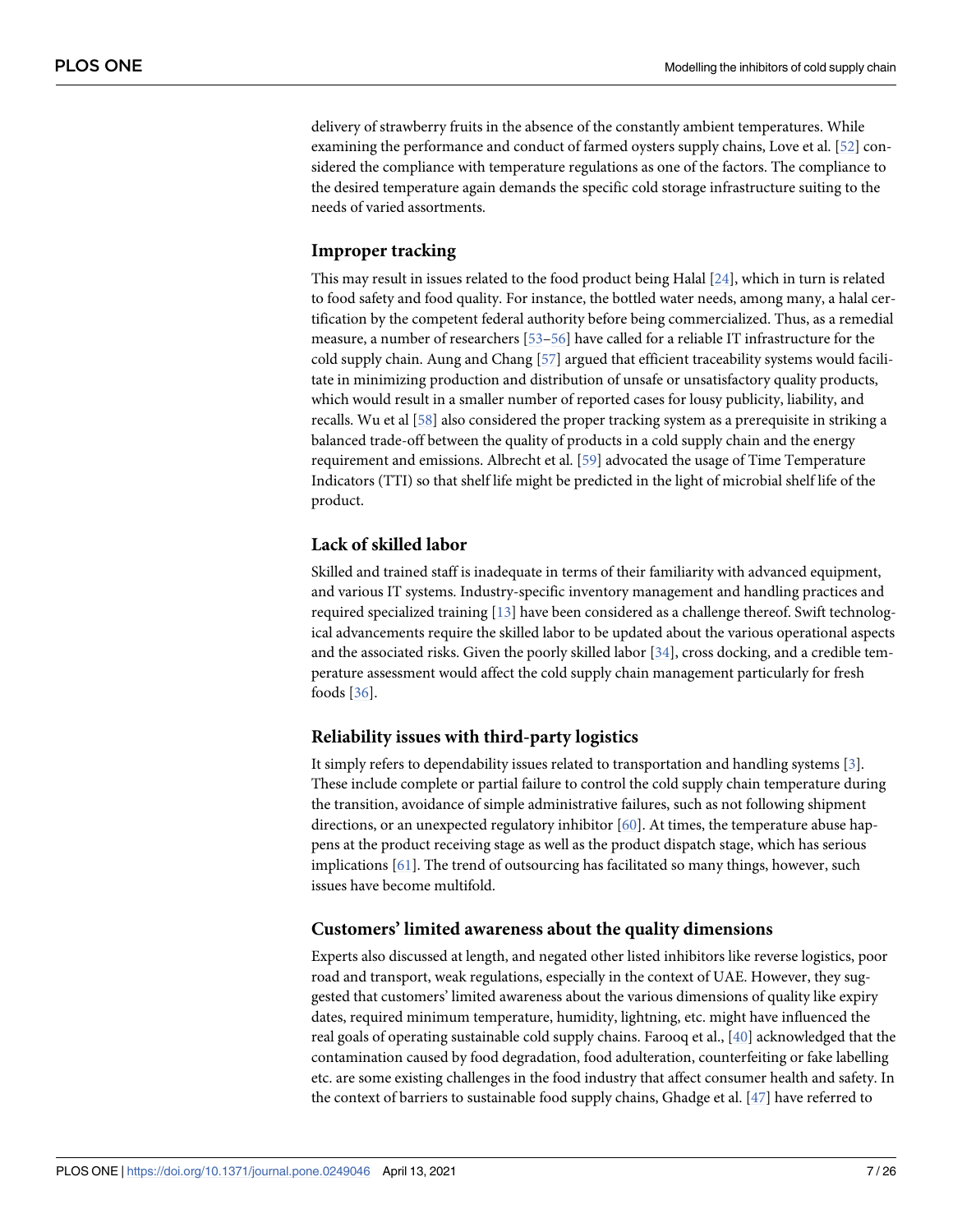<span id="page-7-0"></span>this dimension as the customers' eco-literacy. The unavailability of arable land and local production of staple food items has deprived the local from being acquainted with the nuances of food items to certain extent.

Having extracted and discussed the most relevant inhibitors to the cold supply chain operations, lets delineate the research gap. Evidences in literature show that the researchers have studied different dimensions of the cold supply chain viz. enablers, barriers [\[4](#page-21-0), [27](#page-22-0)], practices  $[20, 49]$  $[20, 49]$  $[20, 49]$ , performance  $[45, 60]$  $[45, 60]$  $[45, 60]$  $[45, 60]$  $[45, 60]$ , risk management  $[9, 54]$  $[9, 54]$  $[9, 54]$  $[9, 54]$ , competitiveness  $[15]$  $[15]$  $[15]$ , cold chain net-work [\[39\]](#page-22-0) etc. using different methodologies; (systematic) literature review [\[7,](#page-21-0) [41\]](#page-22-0), bayesian approach  $[7]$  $[7]$ , petri net modeling  $[9]$ , ISM and MICMAC  $[17, 46]$  $[17, 46]$  $[17, 46]$ , optimization approaches [\[23\]](#page-22-0), system dynamic approach [\[36\]](#page-22-0), and failure mode effect analysis [[61](#page-23-0)]. Furthermore, the scope of these studies vary greatly; food cold supply chain [[8](#page-21-0), [47](#page-23-0)], perishable food supply chain quality  $[10]$  $[10]$  $[10]$ , vaccine cold chain  $[13]$ , sea-food supply chain, halal food supply chain  $[24]$ , fruits & vegetables supply chain [[25](#page-22-0)], processed food supply chain [\[26\]](#page-22-0), pineapple supply chain [[42](#page-22-0)], strawberry supply chain [[51](#page-23-0)], dairy supply chain [[56](#page-23-0)]. Moreover, these studies studying various dimensions of cold supply chains were conducted at different points of time and in different regional contexts; India [\[12,](#page-21-0) [16\]](#page-21-0), Vietnam [\[27\]](#page-22-0), UAE [[33](#page-22-0)], Ghana [[42](#page-22-0)], USA [\[52\]](#page-23-0). Technology is revolutionizing the whole industry as an incredible pace which is bringing up breakthrough success. Socio-cultural aspects as well as demographic dividends are also under transition. Overall, the business environment is become less and less predictable now. Hence, over time, the various factors (i.e. drivers, barriers, facilitators etc.) influencing a phenomenon also get changed. However, the pace of this transformation may be disproportionate among nations; underdeveloped world mostly remains underprivileged and lags behind. The salient features and uniqueness of this region (UAE) have already been elaborated at length at the end of the previous section. Furthermore, to the best of the researchers' accessibility, not a single study was found to focus on the inhibitors encountered by the cold supply chains operating in Gulf Cooperation Council in General and United Arab Emirates (UAE) in particular. In fact, the studies in this research domain have been conducted in the countries which are blessed with the arable land, moderate climatic conditions, and agrarian societies etc. Hence, the output of this study is expected to fill this void and since, the other five nations of GCC region also share a similar socio-economic, natural, cultural and political profile, the trailblazer outcomes may be a stepping stone for a large-scale confirmatory study spanning across the GCC countries.

Based on this extensive literature review, the identified relevant inhibitors were used to draft a questionnaire, which was presented to ten experts: eight from the food industry and two from the academia. These seasoned individuals were requested to examine the listed inhibitors, add the omitted but otherwise significant ones in the context of this study, and eliminate the redundant ones. In this process, the initial list of 17 inhibitors was narrowed down to 12, which were used for ISM modeling.

## **Objective and methodology**

This section attempts to explain the methodological approach adopted to accomplish the broader objectives. It elaborates all the steps involved in carrying out this research.

### **Objectives**

This study attempts to: a) identify relevant inhibitors in the successful operations of cold supply chains in UAE b) explore and establish a structural relationship among these inhibitors and, c) classify the identified inhibitors into derived and independent inhibitors using FISM along with their dominance.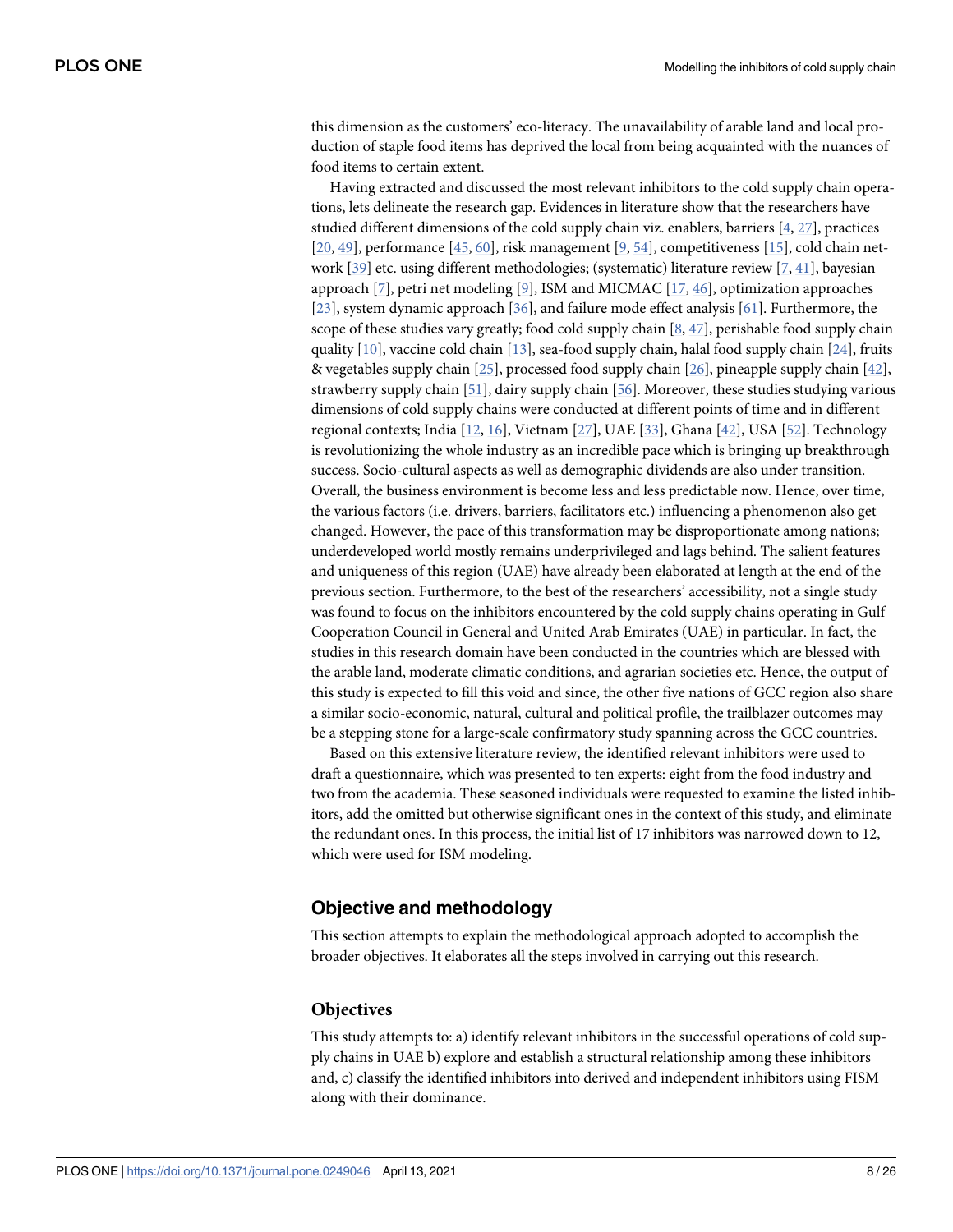#### <span id="page-8-0"></span>**Fuzzy interpretive structural modeling**

Dealing with complex situations involving many variables has always been a herculean task, especially when they interact with each other. It tends to thwart any possible illustration (simplification) of the situation. A structural relationship among various elements pertaining to a system may be explored using ISM [[62](#page-23-0)]. The expert opinions and judgments regarding the presence, degree, and direction of the relationship among these variables make this method interpretive; the depiction of specific relationships and overall structure on diagraph make this method a unique modeling technique.

Fuzzy sets theory was incorporated to further enhance the robustness of the proposed hierarchical model of the inhibitors as the basic ISM model is incapable to explain anything beyond the direction of relationship between and among the inhibitors. Fuzzy sets are relatively simple to administer than the other alternatives i.e. intuitionistic fuzzy values approach (IFVS) or neutrosophic sets or even rough sets. Being a generalization of the fuzzy sets, the IFVS takes the membership, non-membership as well as hesitation values in to consideration which demands relatively more rigour. As the selection of the experts was carefully done based on their academic and professional credentials, the researchers were confident about their thoroughness and non-hesitation. Hence, fuzzy set concept was deemed to suffice here. Fuzzy set theory is deemed capable of handling uncertainty efficiently, whereas neutrosophic set theory is considered efficient in tackling the indeterminate and inconsistent information [\[63\]](#page-23-0). Since the researchers were seeking the consensus among the experts, the elements of indeterminacy as well as inconsistency are automatically eliminated before a consensus is reached at. In fact, the intuitionistic or neutrosophic or rough sets are bring frequently used as complimentary concepts to the fuzzy sets in different context now a days. It is also quite noteworthy to mention here that the researchers couldn't find a single similar study preferring to use intuitionistic fuzzy values approach, neutrosophic sets or even rough sets to examine the hierarchical relationship among the inhibitors of cold supply chain. Thus, in this case, the researchers preferred the fuzzy set theory over other theories of uncertainties and vagueness.

FISM is just another extension of ISM, which addresses the dominance of interaction related to the limitations of ISM  $[64]$ . The FISM process transforms unclear, poorly enunciated cognitive models of systems into vivid, well-defined models by employing a dominance of an interaction on a 0-l scale [[64](#page-23-0)]. Having mentioned the dominance of interaction between and among the various sub-elements, FISM provides an interpretive framework of these sub-elements with one or two dominant interactions at a time, ignoring all other dominant interactions. For instance, if the researcher is interested in exploring only the high dominance of interaction, (s) he may retain only the entries of 0.7 and 0.9, and may replace all other entries to 0's in the reachability matrix. In brief, the fuzzy interpretive structural modeling coupled with FMICMAC analysis is advantageous over the basic interpretive structural modeling in that it explains the strength of a specific relationship in addition to the direction of a relationship. Most of the research work on cold supply chain inhibitors as accessed and reviewed by the researchers so far have been carried out using ISM, FISM, or any MCDM or a combination of these. MCDM are usually applied to rank or classify certain elements pertaining to a phenomenon, whereas, the FISM-FMICMAC helps the researchers in exploring the interactive relationship between and among these elements on one hand and classify them into autonomous, independent, dependent and linkage elements on the other.

The FISM technique involves a number of steps [[65](#page-23-0)], including the identification of elements through review of previous studies, which are then contextually validated by experts. Further, one needs to establish a contextual bearing among them, develop an initial self-interaction matrix for transitivity check, which would lead to the final reachability matrix. Post this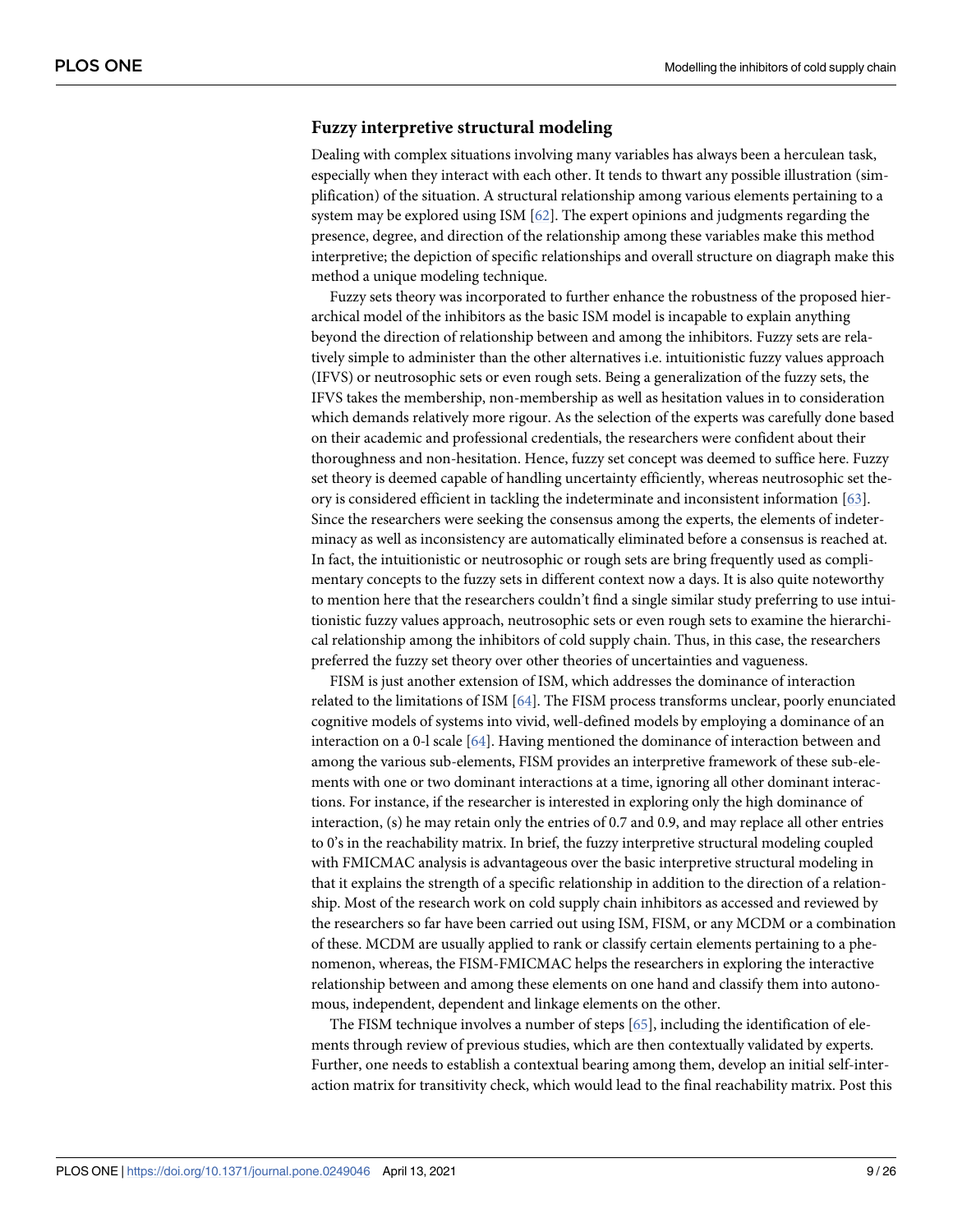<span id="page-9-0"></span>convert the final reachability matrix in a fuzzy reachability matrix by adding the respective interaction dominance, partitioning the final reachability matrix, drawing a diagraph, and ultimately converting this diagraph into an FISM model. Nevertheless, this FISM model is checked for any likely conceptual inconsistency so that any necessary modifications may be made. Except the process flow diagram (illustrating the steps) and the fuzzy scheme illustration, researchers in this domain of research have not reported any mathematical formulation or equations in the Fuzzy ISM and Fuzzy MICMAC approach. Some of the recent research studies published based on this methodology in the high rank journals of their respective discipline include Sharma et al., [\[66\]](#page-23-0), Das et al., [\[67\]](#page-23-0), Singh et al., [\[68\]](#page-23-0), Sharma et al., [[69](#page-23-0)], Faisal et al., [\[70\]](#page-23-0), and Melewar et al., [\[71\]](#page-24-0).

Researchers in past selected and studied various aspects of cold supply chains using different methodological approaches viz. mathematical modeling in a simulated environment, multi-objective linear, non-linear or goal programming or the multi-criteria decision-making, and primary data-based analysis. Mathematical models are mostly proposed for the purpose of optimizing the various CSC flows. Furthermore, the other approaches like rough set theory or neutrosophic set theory, which are mostly used in computer science research particularly to deal with big data. The researchers in this research domain have been mostly using the fuzzy ISM to pursue one or more of the similar research objectives  $[67, 72]$  $[67, 72]$  $[67, 72]$  $[67, 72]$ . However, the uniqueness of this study in terms of its context makes it imperative upon the researchers to explore the variables of interest, refine them with the help of experts and then examine any likely relationship among the final elements. Usually, when there are more than fifteen (15) variables related to any specific issue, the researchers try to reduce them using some factor reduction approach (like EFA). Thereafter, Interpretive Structural Model is applied. Some other researchers have also extended it further by using any multi-criteria decision-making tool Viz. Fuzzy AHP [\[73\]](#page-24-0), ISM-FMICMAC-AHP-VIKOR [[74](#page-24-0)], BWM [\[75\]](#page-24-0), DEMATEL [\[76\]](#page-24-0) etc. Ganguly and Das [\[73\]](#page-24-0) have used ISM to examine the interaction between the barriers to stone crushing operations and Fuzzy AHP to further rank these barriers. Ray and Khaba [\[74\]](#page-24-0) examined the ethical issues pertaining to green procurement in automobile industry using ISM-FMICMAC-AHP and ranked the various solutions using the VIKOR methodology. Amjadian et al., [[75](#page-24-0)] developed a financial performance evaluation framework for the companies active in Tehran Stock Exchange. For this, the researchers finalized forty-nine financial ratios and consolidated them in to six broad categories. The structural relationship among these six categories of financial ratios was examined using ISM and MICMAC analysis whereas their ranking was done using BWM method. Shakeri and Khalilzadeh [[76](#page-24-0)] used ISM to prioritize the factors affecting project communications and used DEMATEL to obtain the priority and magnitude of quantified relationships among these factors. There are plenty of such examples where the ISM method has been used in sync with some other quantitative and qualitative approaches.

In the present study, the researchers preferred FISM to explore a likely relationship among the selected inhibitors as it does not only reveal the existence of relationship or the direction of the relationship, but also provides a ground to determine whether a particular relationship emerged out of ISM process holds a merit to be considered significant for further decision making. This is done in the light of fuzzy score awarded by the researchers.

Agrawal et al., [[77](#page-24-0)]; Behl et al., [\[78\]](#page-24-0); Gardas et al., [[79](#page-24-0)]; Pramod and Banwet [\[80\]](#page-24-0); Bag [[81](#page-24-0)]; and Abbas [[82](#page-24-0)] have also applied the ISM approach for carrying out similar studies. In the context of the present study, these steps are elaborated. Three sectors, Meat & Fish (M&F), Milk & Milk Products (MMP), and Fruits & Vegetables (F&V) were chosen for this research, as the temperatures for M&F, MMP and F&V range (-180 C to +100 C) to cover most types of perishable items. Besides, the related supply chain crosses national and geographical boundaries,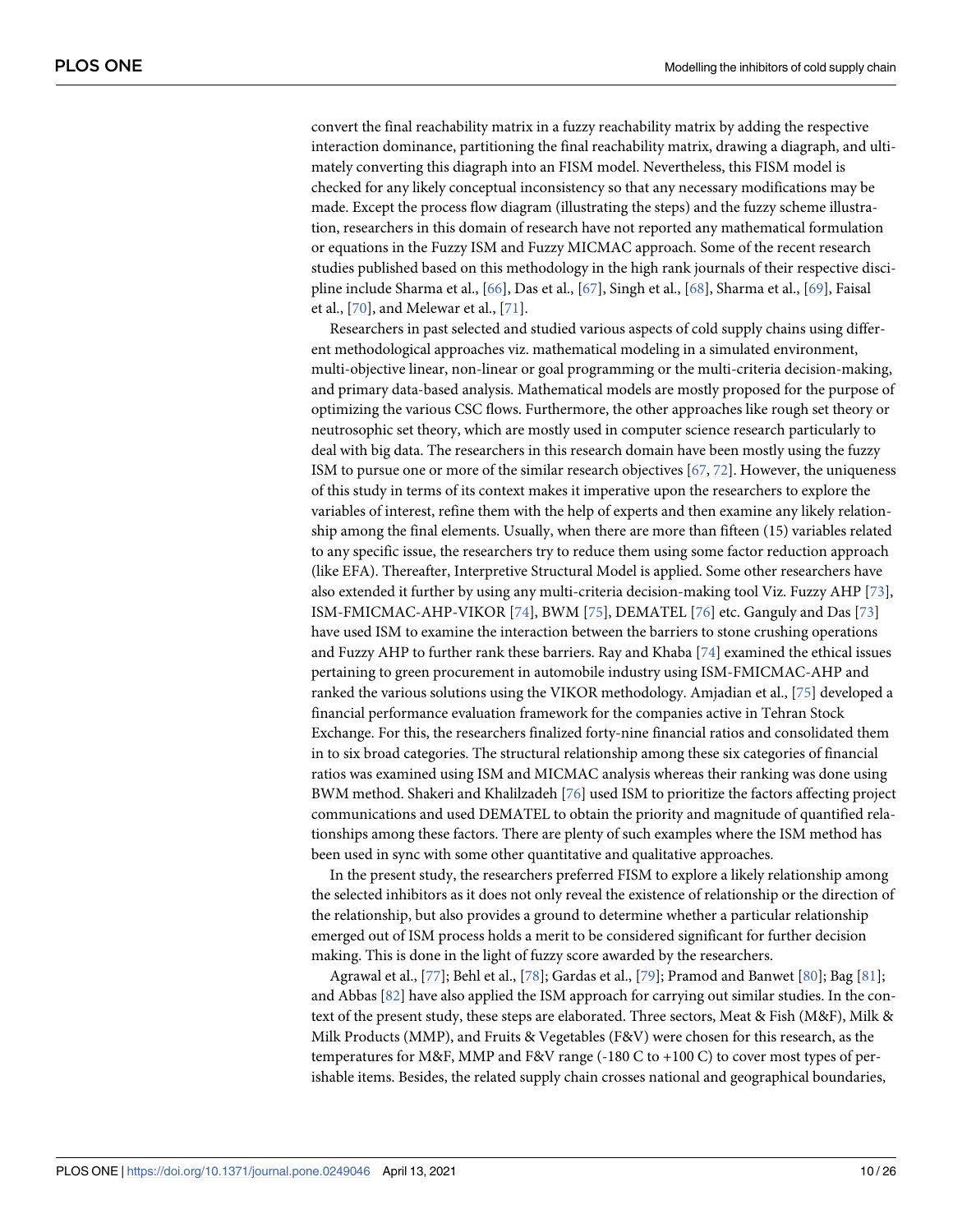<span id="page-10-0"></span>testing the mettle and potential of the available cold supply chain infrastructure to meet the larger market requirements.

Initially, the researchers visited four selected organizations to understand their cold supply chain integrity in managing the supply chain of perishable items. Post this visit, eight experts, two from each organization, holding the position of an assistant manager and above, along with two experts from academia who come from the operations and supply chain background, were approached for their valuable inputs. The number of expert opinions was determined judiciously in the light of previous studies, which were similar and engaged three to fifteen experts for such purposes [[27](#page-22-0), [35](#page-22-0), [83](#page-24-0), [84](#page-24-0)]. These experts were briefed about the subject of inquiry before being interviewed, using a semi-structured questionnaire. After a comprehensive examination of the experts, the researchers who had initially identified 17 inhibitors reduced them to 12. This initial screening of the inhibitors differs from Gligor et al., [[27\]](#page-22-0) who considered lack of government support for local businesses, social norms and absence of quality and safety-control initiatives at national level.

At the next stage, these experts were requested to establish any possible reciprocal relationships between pairs of variables (e.g., how a particular variable leads or supports other variables). The list of variables as identified, along with the structural self-interaction matrix (SSIM) of the elements developed on the basis of an agreement showing the reciprocal relationship among selected inhibitors has been circulated to experts for any possible modification. Finally, with their final agreement on those 12 variables, the FISM based model was developed. [Fig 1](#page-11-0) depicts the whole process.

Following the FISM technique [[65](#page-23-0)], this study proceeds as follows;

**Step I:** The incorporation of the experts' opinion into the findings of the review of relevant literature resulted in addition and elimination of some variables. The following table [\(Table 1](#page-12-0)) summarizes the list of inhibitors, which were finally considered for further investigation in present study.

**Step II:** A conceptual relationship was established between the elements by asking whether a particular inhibitor contributes towards the other inhibitor. This is done for all the inhibitors in a pairwise manner.

**Step III:** A structural self-interaction matrix (SSIM) of the elements [\(Table 2](#page-12-0)) has been established using the scheme, "**V** if inhibitor i contributes to inhibitor j; **A** if inhibitor j contributes to inhibitor i; **X** if inhibitors i and j contribute to each other; and **O** if neither of the two inhibitors i and j contribute to each other"  $[65]$  $[65]$  $[65]$ , suggesting a pair-wise relationship between the system elements.

**Step IV:** An initial reachability matrix ([Table 3\)](#page-13-0) has been constructed from the SSIM and the matrix is tested for transitivity in order to transform it into a final reachability matrix. This binary table is derived from the substitution of letters A, V, O, and X by 1 or 0 as specified in the following rule [[62](#page-23-0)].

An entry of "V" in  $(I, j)$  cell of SSIM becomes 1 in the reachability matrix and the  $(i, i)$  entry becomes 0. An entry of "A" in (i, j) cell of SSIM becomes 0 in the reachability matrix, and the  $(i, i)$  entry becomes 1. An entry of "X" in  $(i, j)$  cell of SSIM becomes 1 in the reachability matrix, and the  $(i, i)$  entry also becomes 1. An entry of "O" in  $(i, j)$  cell of SSIM becomes 0 in the reachability matrix, and the (j, i) entry also becomes 0.

Thereafter, the initial reachability matrix is checked for the transitivity issues.

Transitivity rules holds that if "A" is related to "B" and "B" is related to "C", then "A" is also related to "C". After addressing the transitivity rule, the final reachability matrix [\(Table 4\)](#page-13-0) is obtained.

**Step V:** For the fuzzy process, the final reachability matrix is treated as binary direct reachability matrix (BDRM). Upon assigning the respective dominance of interactions (as per the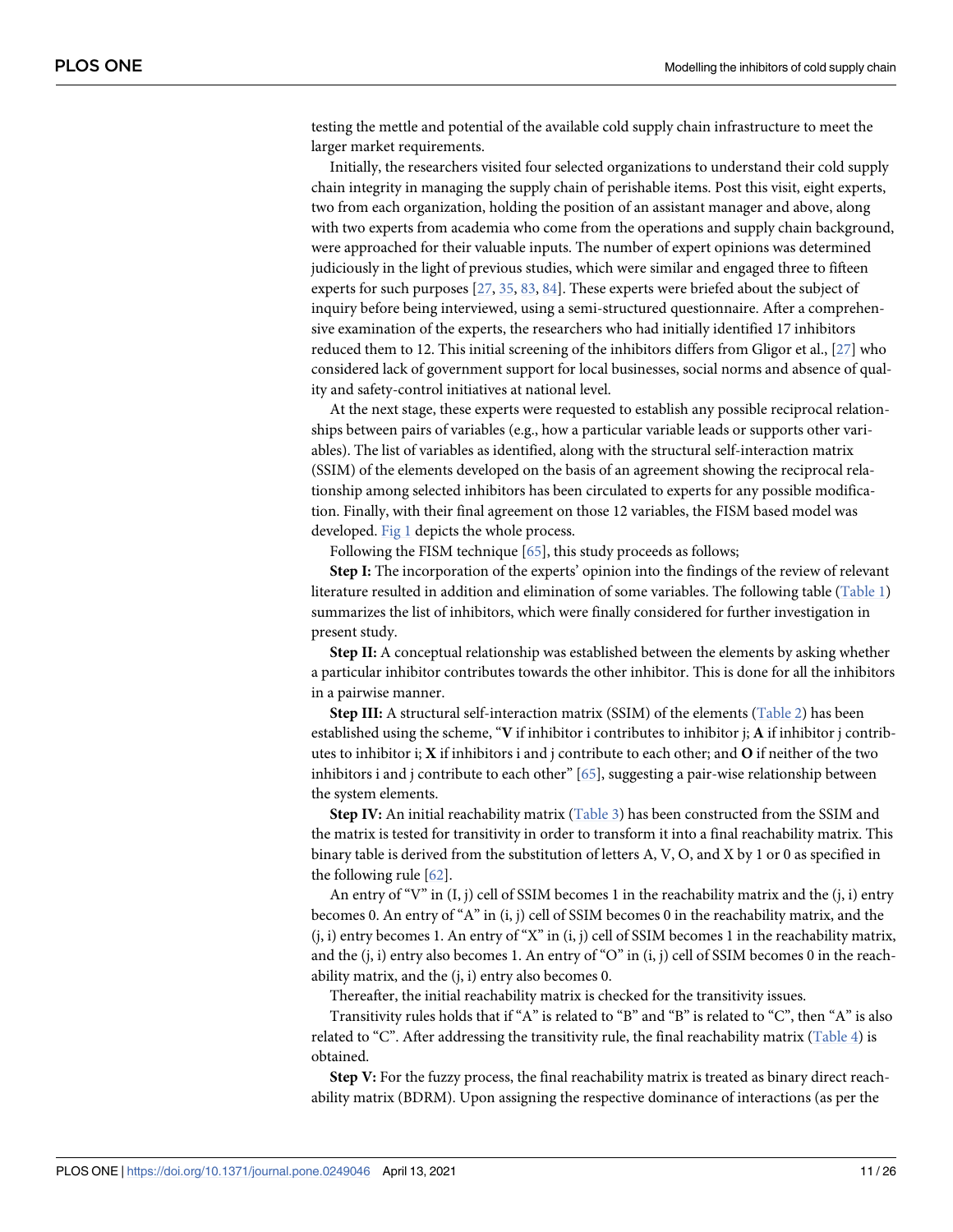<span id="page-11-0"></span>

**[Fig 1. F](#page-10-0)low diagram illustrating the FISM procedure (adopted from Joshi et al., [[65](#page-23-0)]).** <https://doi.org/10.1371/journal.pone.0249046.g001>

scheme given in [Table 5](#page-14-0)), the binary direct reachability matrix (BDRM) has been turned into a fuzzy direct reachability matrix (FDRM). It is done by giving the inhibitor a certain degree of perceived dominance factor following the below-mentioned scheme (adapted from [\[64\]](#page-23-0)).

Generally, the driving power of each inhibitor is the total number of inhibitors (including itself) that it can lead to. On the other hand, dependence is the total number of inhibitors (including itself) that can contribute to it. In case of simple ISM technique that has crisp numbers (0, 1), the figures of driving and dependence is just obtained by counting the "1". However, in FISM techniques where fuzzy values (continuous numbers between 0 and 1 in this case), the figures of driving and dependence is just obtained by adding the "non-zero" values. These driving powers and dependencies are subsequently used to classify inhibitors into four classes of autonomous, dependent, linkage and independent (driver) inhibitors [\(Table 6](#page-14-0)).

**Step VI:** The final reachability matrix was partitioned into different levels. Here, from the fuzzy direct reachability matrix [\(Table 6\)](#page-14-0), the reachability set and antecedent set are obtained for each inhibitor. The reachability set comprises of an inhibitor itself along with others, which it may help to achieve, whereas the antecedent set comprises of the element itself along with other elements, which may help to achieve it. After finding these two sets, another set named intersection set is obtained based on the elements that are common in both the reachability and antecedent sets. The inhibitors, for which the reachability and intersection sets are the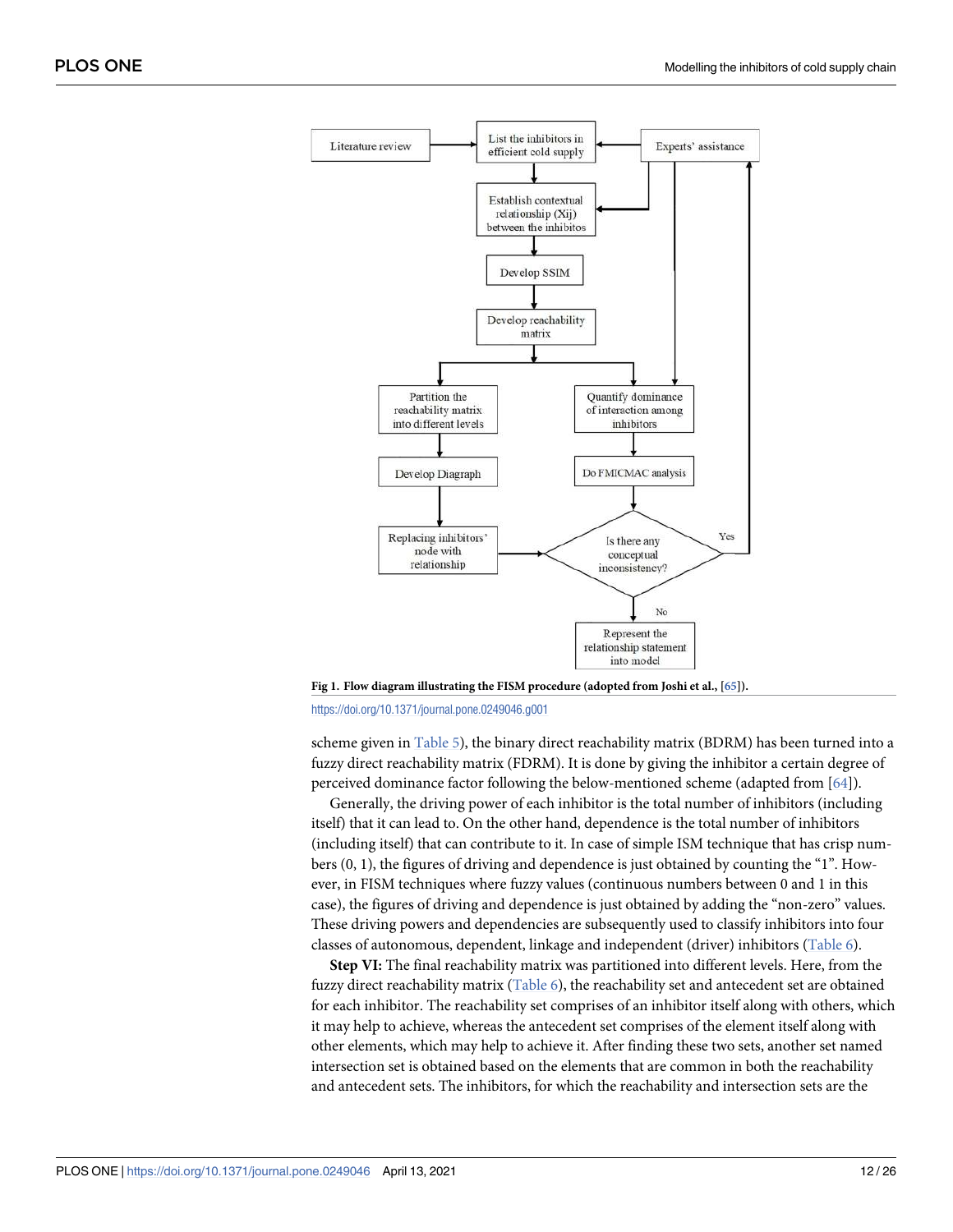| Sr.          | <b>Inhibitors</b>                                                          | <b>Brief description</b>                                                                                                                                                                                                                                                                                            |                                                                                                                                        |
|--------------|----------------------------------------------------------------------------|---------------------------------------------------------------------------------------------------------------------------------------------------------------------------------------------------------------------------------------------------------------------------------------------------------------------|----------------------------------------------------------------------------------------------------------------------------------------|
| $\mathbf{1}$ | Fragmented cold supply chains<br>$(I_1)$                                   | It involves many business partners (intermediaries, agents, etc.) from<br>source (farm to fork) to destinations.                                                                                                                                                                                                    | [3, 16, 25, 65, 81]                                                                                                                    |
| 2            | Lack of commitment by top-<br>level management $(I_2)$                     | This refers to the degree of reluctance vis a vis a strategically viable and<br>operationally sustainable, which is exhibited in the attitude of top-level<br>management.                                                                                                                                           | [85, 94]                                                                                                                               |
| 3            | Poor cold supply chain network<br>$(I_3)$                                  | It refers to those poorly designed networks, which fail to optimize the<br>potentials of the network partners by integrating forward from<br>suppliers to the consumers.                                                                                                                                            | [86, 87]                                                                                                                               |
| 4            | Poor collaboration $(I_4)$                                                 | It refers to the inability of management to properly coordinate,<br>cooperate, and collaborate throughout the network to share forecasts,<br>manage inventories, schedule labor, or optimize deliveries, etc.                                                                                                       | [38, 88]                                                                                                                               |
| 5            | Negligible local production of<br>selected CSC items $(I_5)$               | Being deprived of arable land, the local production of the selected cold<br>supply chain items are minimal.                                                                                                                                                                                                         | Due to the lack of arable land and the harsh<br>environmental conditions, the local production of the<br>selected items is negligible. |
| 6            | Higher capital & operating costs<br>$(I_6)$                                | Fixed costs (like importing, installing, and operationalizing the<br>equipment) and operational costs (running and maintenance costs)<br>are high.                                                                                                                                                                  | [89, 90]                                                                                                                               |
| 7            | Inadequate information system<br>infrastructure $(I_7)$                    | Inadequate IS infrastructure here mostly concerns with the one at the<br>suppliers' end at source and during transit before these are delivered at<br>their ultimate destination.                                                                                                                                   | [91, 92]                                                                                                                               |
| 8            | Inadequate cold storage<br>infrastructure $(I_8)$                          | Inadequate infrastructure here mainly refers to the uneven<br>infrastructure dealing with such supplies at source and during the<br>transition before these are delivered at their ultimate destination.                                                                                                            | 19,93                                                                                                                                  |
| 9            | Improper tracking (I <sub>9</sub> )                                        | Due to the fragmented nature of cold supply chains and inadequate IS<br>infrastructure, tracing the product throughout the movement is<br>challenging.                                                                                                                                                              | $[52 - 54, 60]$                                                                                                                        |
| 10           | Lack of skilled labor $(I_{10})$                                           | Skilled and trained staff is inadequate in terms of their familiarity with<br>modern equipment, IT systems, industry-specific stocking and<br>handling practices, etc.                                                                                                                                              | [13, 94]                                                                                                                               |
| 11           | Reliability issues with third-<br>party logistics $(I_{11})$               | In the absence of vertical integration, third-party logistics providers<br>always face a degree of suspicion on account of trust and reliability<br>regarding the maintenance of the prescribed conditions throughout<br>the movement and storage, the unexpected delays, breakdowns, cross-<br>contamination, etc. | [3, 60]                                                                                                                                |
| 12           | Customers' limited awareness<br>about the quality dimensions<br>$(I_{12})$ | It generally refers to the customers' inability to scrutinize anything<br>other than the expiry date before they buy any such product.                                                                                                                                                                              | [95, 96]                                                                                                                               |

#### <span id="page-12-0"></span>**[Table 1.](#page-10-0) Selected inhibitors for the current study.**

<https://doi.org/10.1371/journal.pone.0249046.t001>

#### **[Table 2.](#page-10-0) Structural self-interaction matrix (SSIM).**

|    | <b>Inhibitors</b>                                                   | 12       | 11                | 10           | 9        | 8        |                           | 6 | 5                        | 4                        | 3                        | $\mathbf{2}$ |  |
|----|---------------------------------------------------------------------|----------|-------------------|--------------|----------|----------|---------------------------|---|--------------------------|--------------------------|--------------------------|--------------|--|
|    | Fragmented cold supply chains $(I_1)$                               | $\Omega$ | $\Omega$          | A            | V        | X        | A                         | O | A                        | $\circ$                  | $\mathbf{V}$             | O            |  |
|    | Lack of skilled labor $(I_2)$                                       | V        | V                 | А            | T        | V        | $\mathbf{v}$<br>$\Lambda$ | T | А                        | $\Omega$                 | V                        |              |  |
| 3  | Poor cold supply chain network $(I_3)$                              |          | $\mathbf{V}$      | $\Omega$     | V        | А        | $\Omega$                  |   | $\Omega$                 | $\mathbf{V}$             | $\overline{\phantom{a}}$ |              |  |
| 4  | Poor collaboration $(I_4)$                                          | $\Omega$ | A                 | $\mathsf{A}$ | X        | А        | A                         |   | $\Omega$                 | $\overline{\phantom{a}}$ |                          |              |  |
| 5  | Negligible local production of selected CSC items $(I_5)$           | $\Omega$ | $\Omega$          | X            | $\Omega$ | $\Omega$ | $\Omega$                  | T | $\overline{\phantom{a}}$ |                          |                          |              |  |
| 6  | Higher capital and operating costs $(I_6)$                          | $\circ$  | А                 | A            | A        | A        | A                         |   |                          |                          |                          |              |  |
|    | Inadequate information system infrastructure $(I_7)$                | V        | $\Omega$          | A            | V        | $\Omega$ | ۰                         |   |                          |                          |                          |              |  |
| 8  | Inadequate cold storage infrastructure $(I_8)$                      | A        |                   | A            | V        |          |                           |   |                          |                          |                          |              |  |
| 9  | Improper tracking $(I_9)$                                           | $\Omega$ | $\mathbf{v}$<br>л | A            |          |          |                           |   |                          |                          |                          |              |  |
| 10 | Lack of commitment by top level management $(I_{10})$               | V        | $\overline{V}$    |              |          |          |                           |   |                          |                          |                          |              |  |
| 11 | Reliability issues with third-party logistics $(I_{11})$ Customers' | $\Omega$ |                   |              |          |          |                           |   |                          |                          |                          |              |  |
| 12 | limited awareness about the quality dimensions $(I_{12})$           |          |                   |              |          |          |                           |   |                          |                          |                          |              |  |

<https://doi.org/10.1371/journal.pone.0249046.t002>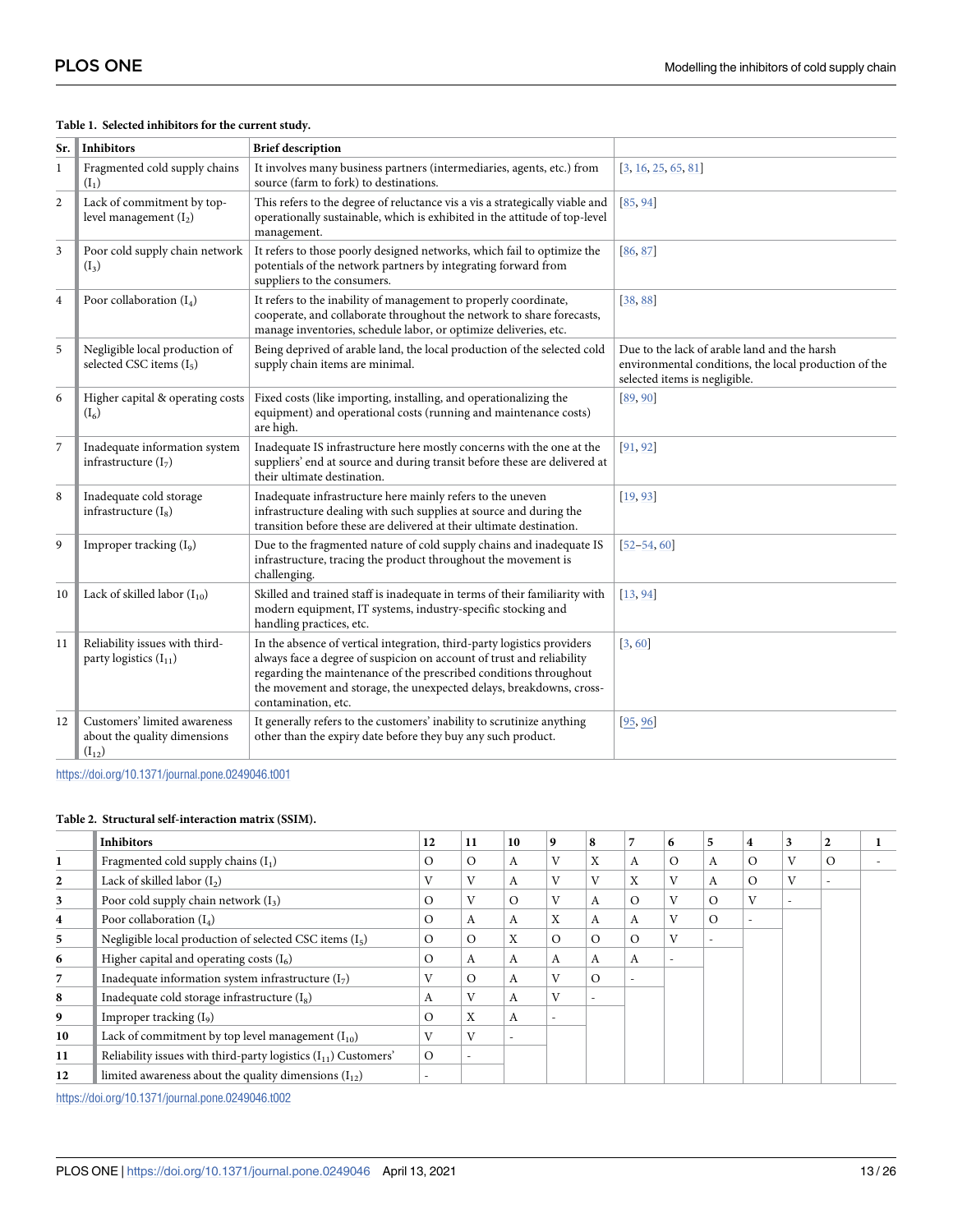|                  | <b>Inhibitors</b>                                                    |          | $\mathbf{2}$ | 3        | 4        | 5        | 6        | 7        | 8        | 10       | 11           | 12           |
|------------------|----------------------------------------------------------------------|----------|--------------|----------|----------|----------|----------|----------|----------|----------|--------------|--------------|
|                  | Fragmented cold supply chains $(I_1)$                                |          | $\Omega$     |          | $\Omega$ | $\Omega$ | $\Omega$ | $\Omega$ |          | $\Omega$ | $\Omega$     | $\mathbf{0}$ |
|                  | Lack of skilled labor $(I_2)$                                        | $\Omega$ |              |          | $\Omega$ | $\Omega$ |          |          |          | $\Omega$ |              |              |
| 3                | Poor cold supply chain network $(I_3)$                               |          | $\Omega$     |          |          | $\Omega$ |          | $\theta$ | $\Omega$ | $\Omega$ |              | $\Omega$     |
| $\boldsymbol{4}$ | Poor collaboration $(I_4)$                                           | $\Omega$ | $\Omega$     | $\Omega$ |          | $\Omega$ |          | $\theta$ | $\Omega$ | $\Omega$ | $\Omega$     | $\Omega$     |
| 5                | Negligible local production of selected CSC items $(I_5)$            |          |              | $\Omega$ | $\Omega$ |          |          | $\theta$ | $\Omega$ |          | $\mathbf{0}$ | $\theta$     |
| 6                | Higher capital and operating costs $(I_6)$                           | $\theta$ | $\Omega$     | $\Omega$ | $\Omega$ | $\Omega$ |          | $\theta$ | $\Omega$ | $\Omega$ | $\Omega$     | $\theta$     |
|                  | Inadequate information system infrastructure $(I_7)$                 |          |              | $\Omega$ |          | $\Omega$ |          |          | $\Omega$ | $\Omega$ | $\mathbf{0}$ |              |
| 8                | Inadequate cold storage infrastructure $(I_8)$                       |          | $\Omega$     |          |          | $\Omega$ |          | $\theta$ |          | $\Omega$ |              | $\Omega$     |
| 9                | Improper tracking $(I_9)$                                            | $\theta$ | $\Omega$     | $\Omega$ |          | $\Omega$ |          | $\theta$ | $\Omega$ | $\Omega$ |              | $\Omega$     |
| 10               | Lack of commitment by top level management $(I_{10})$                |          |              | $\Omega$ |          |          |          |          |          |          |              |              |
| 11               | Reliability issues with third-party logistics $(I_{11})$             | $\theta$ | $\Omega$     | $\Omega$ |          | $\Omega$ |          | $\Omega$ | $\Omega$ | $\Omega$ |              | $\Omega$     |
| 12               | Customers' limited awareness about the quality dimensions $(I_{12})$ |          | $\Omega$     | $\Omega$ | $\Omega$ | $\Omega$ | $\Omega$ | $\theta$ |          | $\Omega$ | $\Omega$     |              |

#### <span id="page-13-0"></span>**[Table 3.](#page-10-0) Initial reachability matrix developed from the SSIM.**

<https://doi.org/10.1371/journal.pone.0249046.t003>

same, secure the top-level position in the FISM framework. Above their level, the top-level inhibitor is not going to help achieve any other inhibitor. Therefore, these inhibitors are eliminated for the next level of partitioning. In this manner, this process is continued until all inhibitors are leveled. Based on the various levels, one makes the diagraph and FISM model. In this case, Tables [7–](#page-15-0)[13](#page-16-0) show the reachability set, antecedent set, intersection set, and the various levels.

**Step VII**: Considering the relationships that emerged from Tables  $7-13$  $7-13$ , a directed graph (DIAGRAPH) is drawn, eliminating the transitive links. Furthermore, the resulting digraph is translated into a FISM by replacing element nodes with statements, and the dominance interactions. Though an analyst is free to study and consider any degree of dominance [\[65\]](#page-23-0), the researchers have depicted full, very high, high, medium, weak and very weak degree of domi-nance. Hence, in the final FISM model [\(Fig 2\)](#page-17-0), an arrow between any two inhibitors i and j, pointing from i towards j, shows that the inhibitor i derives inhibitor j, while the thickness of this arrow (as per [Fig 3](#page-17-0)) shows the level of dominance of interaction. The inhibitors at the bottom-most level in this model have a 'lead to' kind of relationship with the dependent variables at the next level in the hierarchy.

**Step VIII**: Taking into consideration the dominance of interaction, the Fuzzy MICMAC analysis identifies and analyses the inhibitors based on their driving and dependence power.

#### **[Table 4.](#page-10-0) Final reachability matrix.**

|    | <b>Inhibitors</b>                                                   | ш        | $\overline{2}$ | 3          | $\overline{\mathbf{4}}$ | 5            | 6        | 7        | 8        | 9        | 10       | 11       | 12       |
|----|---------------------------------------------------------------------|----------|----------------|------------|-------------------------|--------------|----------|----------|----------|----------|----------|----------|----------|
|    | Fragmented cold supply chains $(I_1)$                               |          | $\theta$       |            | $1^*$                   | $\mathbf{0}$ | $1*$     | $\Omega$ |          |          |          | $1*$     |          |
|    | Lack of skilled labor $(I_2)$                                       | $\theta$ |                |            | 1 *                     | $\Omega$     |          |          |          |          | $\Omega$ |          |          |
| 3  | Poor cold supply chain network $(I_3)$                              | $\Omega$ | $\theta$       |            |                         | $\Omega$     |          | $\Omega$ | $\Omega$ |          | $\Omega$ |          |          |
| 4  | Poor collaboration $(I_4)$                                          | $\Omega$ | $\theta$       | $\Omega$   |                         | $\Omega$     |          | $\Omega$ | $\Omega$ |          | 0        | $1*$     |          |
| 5  | Negligible local production of selected CSC items (I <sub>5</sub> ) |          |                | $\Omega$   | $\Omega$                |              |          | $\Omega$ | $\Omega$ | $\Omega$ |          | $\theta$ |          |
| 6  | Higher capital and operating costs $(I_6)$                          | $\Omega$ | $\theta$       | $\Omega$   | $\Omega$                | $\Omega$     |          | $\Omega$ | $\Omega$ | $\Omega$ | 0        | $\theta$ |          |
|    | Inadequate information system infrastructure $(I_7)$                |          |                | $\Omega$   |                         | $\Omega$     |          |          | $\Omega$ |          | 0        | 1 *      |          |
| 8  | Inadequate cold storage infrastructure (I <sub>8</sub> )            |          | $\Omega$       |            |                         | $\Omega$     |          | $\Omega$ |          |          | $\Omega$ |          | $\Omega$ |
| 9  | Improper tracking $(I_9)$                                           | $\Omega$ | $\Omega$       | $\Omega$   |                         | $\Omega$     |          | $\Omega$ | $\Omega$ |          | $\Omega$ |          |          |
| 10 | Lack of commitment by top level management $(I_{10})$               |          |                | $\Omega$   |                         |              |          |          |          |          |          |          |          |
| 11 | Reliability issues with third-party logistics $(I_{11})$            |          | $\Omega$       | $\Omega$   |                         | $\Omega$     |          | $\Omega$ | $\Omega$ |          | $\Omega$ |          | $\Omega$ |
| 12 | Customers' limited awareness about the quality dimensions $(I_1, )$ |          | 0              | $\sqrt{ }$ | 0                       | $\theta$     | $\theta$ | $\Omega$ |          | $\theta$ |          | $\theta$ |          |

<https://doi.org/10.1371/journal.pone.0249046.t004>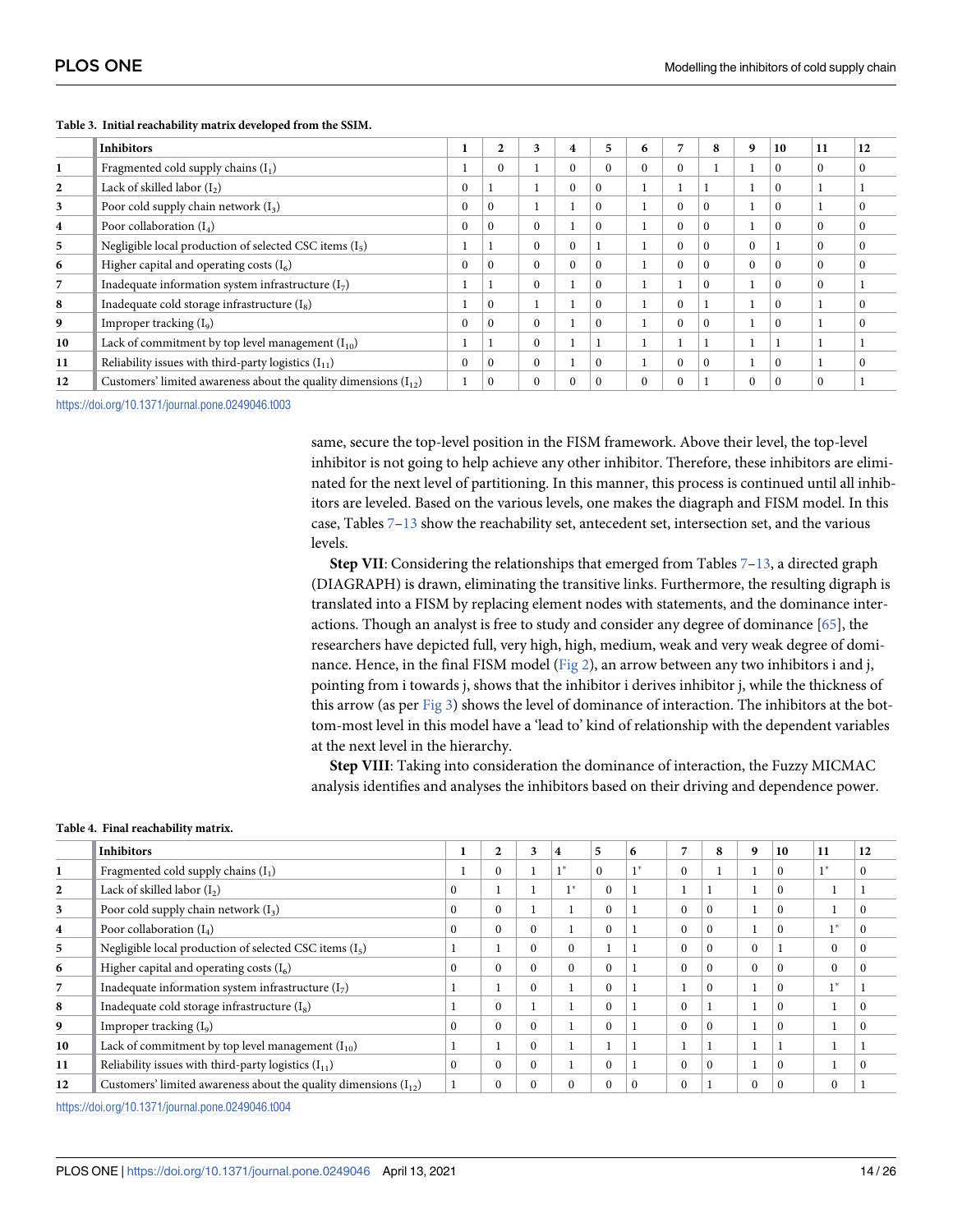| Dominance of interaction | No | <b>x</b> 7<br><b>Very low</b> | Low             | Medium         | High                     | $ -$<br>Verv high | Full |
|--------------------------|----|-------------------------------|-----------------|----------------|--------------------------|-------------------|------|
| Grade                    |    | NL                            | .,              | <b>IVI</b>     | $\sim$<br>$\blacksquare$ | VH                |      |
| Value on the scale       |    | 0.1                           | $\Omega$<br>U.J | $^{\circ}$ 0.5 | $\mathbf{r}$<br>U.7      | 0.9               |      |

#### <span id="page-14-0"></span>**[Table 5.](#page-11-0) Scheme for the degree of perceived dominance factor (adopted from [\[65\]](#page-23-0)).**

<https://doi.org/10.1371/journal.pone.0249046.t005>

This two-dimensional analysis helps the researchers categorizing various inhibitors into four different groups, as illustrated below in [Fig 4.](#page-18-0) Except the third quadrant (linkage inhibitors), all of the remaining three quadrants receive some of the studied inhibitors.

The inhibitors, which have weak driving power and weak dependence, are classified as 'autonomous inhibitors.' Being plotted in the first quadrant, these are regarded as being relatively disconnected from the system because of having fewer or no strong links. The second quadrant contains the 'dependent inhibitors,' which have weak driving power, but strong dependence. The third quadrant has the 'linkage inhibitors' that have strong driving power and dependence. Being unstable inhibitors [\[82\]](#page-24-0), any action on these would have an effect on the others, and consequently, a reflexive effect on themselves. The fourth quadrant consists of 'independent inhibitors' with strong driving power and weak dependence. The management should be extra cautious in dealing with these inhibitors, as they influence the impact of other variables appearing at the top of the ISM hierarchy in the overall cold supply chain management.

**Step IX**: The FISM model is reviewed to check for conceptual inconsistency, and the necessary modifications are made with the help of experts.

## **Discussion, conclusion, implications and direction for future research**

The current research has attempted to incorporate the degree of dominance of interaction, while modeling the structural relationship among various inhibitors of cold supply chains in the context of UAE. The proposed FISM model shows that 'lack of commitment of the top management' and 'negligible local production of selected CSC items' are occupying the lowest level in the hierarchy. In a similar study of modelling of supply chain management enablers using ISM and Fuzzy MICMAC analysis, Merwe et. al,  $[97]$  $[97]$  $[97]$  found the commitment of the top management as an enabler occupying the lowest level in the hierarchy.

|                         | <b>Inhibitors</b> | 1            | $\overline{2}$ | 3            | 4            | 5                | 6            | $\overline{7}$ | 8            | 9            | 10           | 11           | 12           | <b>Driving Power</b> |
|-------------------------|-------------------|--------------|----------------|--------------|--------------|------------------|--------------|----------------|--------------|--------------|--------------|--------------|--------------|----------------------|
| -1                      | 1 <sub>1</sub>    |              | $\mathbf{0}$   | 0.9          | 0.7          | $\bf{0}$         | 0.5          | $\mathbf{0}$   | 0.9          | 0.9          | $\mathbf{0}$ | 0.7          | $\Omega$     | 5.6                  |
| $\overline{2}$          | 1 <sub>2</sub>    | $\bf{0}$     |                | 0.5          | 0.9          | $\boldsymbol{0}$ | 0.7          | 0.5            | 0.5          | 0.7          | $\mathbf{0}$ | 0.5          | 0.5          | 5.8                  |
| 3                       | 1 <sub>3</sub>    | $\mathbf{0}$ | $\mathbf{0}$   | 1            | 0.9          | $\mathbf{0}$     | 0.7          | $\mathbf{0}$   | $\Omega$     | 0.9          | $\mathbf{0}$ | 0.9          | $\mathbf{0}$ | 4.4                  |
| $\overline{\mathbf{4}}$ | 1 <sub>4</sub>    | $\mathbf{0}$ | $\mathbf{0}$   | $\mathbf{0}$ |              | $\bf{0}$         | 0.9          | $\mathbf{0}$   | $\mathbf{0}$ | 0.9          | $\mathbf{0}$ | 0.7          | $\mathbf{0}$ | 3.5                  |
| 5                       | 1 <sub>5</sub>    | 0.9          | 0.7            | $\Omega$     | $\mathbf{0}$ |                  | 0.3          | $\mathbf{0}$   | $\mathbf{0}$ | $\mathbf{0}$ | 0.3          | $\mathbf{0}$ | $\Omega$     | 3.2                  |
| 6                       | 1 <sub>6</sub>    | $\mathbf{0}$ | $\mathbf{0}$   | $\Omega$     | $\Omega$     | $\mathbf{0}$     |              | $\mathbf{0}$   | $\Omega$     | $\mathbf{0}$ | $\mathbf{0}$ | $\mathbf{0}$ | $\theta$     |                      |
| 7                       | 17                | 0.7          | 0.7            | $\mathbf{0}$ | 0.9          | $\boldsymbol{0}$ | 0.7          |                | $\mathbf{0}$ | 0.9          | $\mathbf{0}$ | 0.9          |              | 6.8                  |
| 8                       | 1 <sub>8</sub>    | 0.7          | $\mathbf{0}$   | 0.5          | 0.5          | $\mathbf{0}$     | 0.5          | $\mathbf{0}$   |              | 0.3          | $\mathbf{0}$ | 0.3          | $\mathbf{0}$ | 3.8                  |
| 9                       | 1 <sub>9</sub>    | $\mathbf{0}$ | $\mathbf{0}$   | $\mathbf{0}$ | 0.9          | $\mathbf{0}$     | 0.7          | $\mathbf{0}$   | $\mathbf{0}$ |              | $\mathbf{0}$ | 0.9          | $\mathbf{0}$ | 3.5                  |
| 10                      | <b>I10</b>        | 0.7          | 0.9            | $\mathbf{0}$ | 0.9          | 0.1              | 0.5          | 0.9            | 0.9          | 0.5          |              | 0.5          | 0.5          | 7.4                  |
| 11                      | I11               | $\mathbf{0}$ | $\mathbf{0}$   | $\Omega$     | 0.9          | $\mathbf{0}$     | 0.5          | $\mathbf{0}$   | $\Omega$     | 0.1          | $\mathbf{0}$ | 1            | $\Omega$     | 2.5                  |
| 12                      | I12               | 0.5          | $\mathbf{0}$   | $\mathbf{0}$ | $\mathbf{0}$ | $\mathbf{0}$     | $\mathbf{0}$ | $\mathbf{0}$   | 0.5          | $\mathbf{0}$ | $\mathbf{0}$ | $\mathbf{0}$ |              | 2.0                  |
| Dependence              |                   | 4.5          | 3.3            | 2.9          | 7.6          | 1.1              | 7.0          | 2.4            | 3.8          | 6.2          | 1.3          | 6.4          | 3.0          |                      |

**[Table 6.](#page-11-0) Fuzzy direct reachability matrix (FDRM).**

<https://doi.org/10.1371/journal.pone.0249046.t006>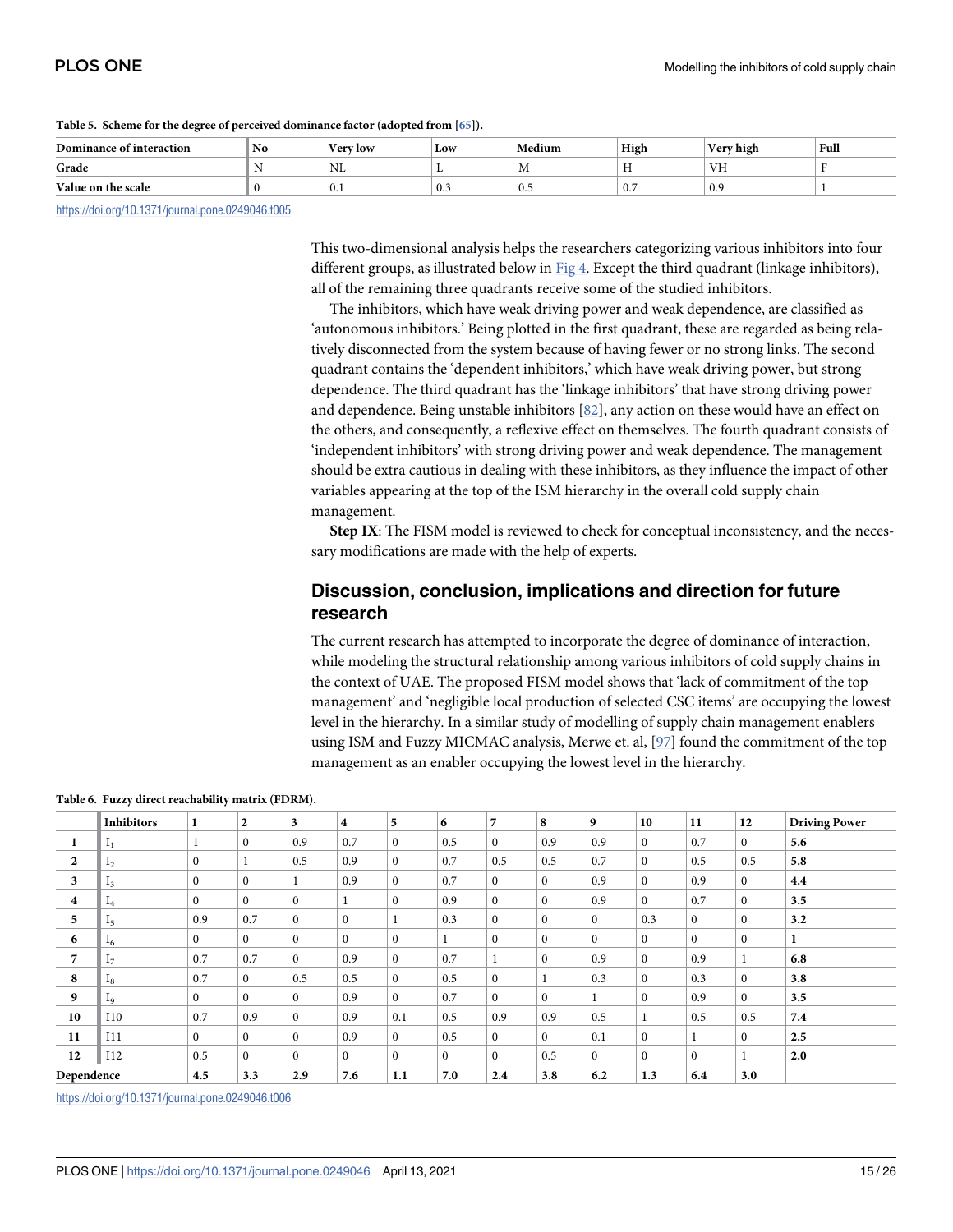|                         | <b>Inhibitors</b> | <b>Reachability Set</b>           | <b>Antecedent Set</b>             | <b>Intersection Set</b> | Level |
|-------------------------|-------------------|-----------------------------------|-----------------------------------|-------------------------|-------|
| 1                       | $I_1$             | 1, 3, 4, 6, 8, 9, 11              | 1, 5, 7, 8, 10, 12                | 1, 8                    |       |
| $\mathbf{2}$            | I <sub>2</sub>    | 2, 3, 4, 6, 7, 8, 9, 11, 12       | 2, 7, 10                          | 2,7                     |       |
| $\mathbf{3}$            | I <sub>3</sub>    | 3, 4, 6, 9, 11                    | 1, 2, 3, 8                        | 3                       |       |
| $\overline{\mathbf{4}}$ | $I_4$             | 4, 6, 9, 11                       | 1, 2, 3, 4, 7, 8, 9, 10, 11       | 4, 9, 11                |       |
| 5                       | I <sub>5</sub>    | 1,2,5,6,10                        | 5, 10                             | 5, 10                   |       |
| 6                       | $I_6$             | 6                                 | 1, 2, 3, 4, 5, 6, 7, 8, 9, 10, 11 | 6                       |       |
| $\overline{7}$          | I <sub>7</sub>    | 1, 2, 4, 6, 7, 8, 9, 11, 12       | 2, 7, 10                          | 2,7                     |       |
| 8                       | I <sub>8</sub>    | 1, 3, 4, 6, 8, 9, 11              | 1, 2, 8, 10, 12                   | 1, 8                    |       |
| 9                       | I <sub>9</sub>    | 4, 6, 9, 11                       | 1, 2, 3, 4, 7, 8, 9, 10, 11       | 4, 9, 11                |       |
| 10                      | I <sub>10</sub>   | 1, 2, 4, 5, 6, 7,8, 9, 10, 11, 12 | 5, 10                             | 5, 10                   |       |
| 11                      | I <sub>11</sub>   | 4, 6, 9, 11                       | 1, 2, 3, 4, 7, 8, 9, 10, 11       | 4, 9, 11                |       |
| 12                      | I 12              | 1, 8, 12                          | 7, 10, 12                         | 12                      |       |

#### <span id="page-15-0"></span>**[Table 7.](#page-13-0) Level partitioning iteration -1.**

<https://doi.org/10.1371/journal.pone.0249046.t007>

#### **Table 8. Level partitioning iteration -2.**

|                         | <b>Inhibitors</b> | <b>Reachability Set</b>        | <b>Antecedent Set</b>       | <b>Intersection Set</b> | Level        |
|-------------------------|-------------------|--------------------------------|-----------------------------|-------------------------|--------------|
|                         | $I_1$             | 1, 3, 4, 8, 9, 11              | 1, 5, 7, 8, 10, 12          | 1, 8                    |              |
| $\mathbf{2}$            | I <sub>2</sub>    | 2, 3, 4, 7, 8, 9, 11, 12       | 2, 7, 10                    | 2,7                     |              |
| 3                       | $I_3$             | 3, 4, 9, 11                    | 1, 2, 3, 8                  | 3                       |              |
| $\overline{\mathbf{4}}$ | $I_4$             | 4, 9, 11                       | 1, 2, 3, 4, 7, 8, 9, 10, 11 | 4, 9, 11                | $_{\rm II}$  |
| 5                       | I <sub>5</sub>    | 1, 2, 5, 10                    | 5, 10                       | 5, 10                   |              |
| 7                       | I <sub>7</sub>    | 1, 2, 4, 7, 8, 9, 11, 12       | 2, 7, 10                    | 2, 7                    |              |
| 8                       | I <sub>8</sub>    | 1, 3, 4, 8, 9, 11              | 1, 2, 8, 10, 12             | 1, 8                    |              |
| 9                       | I <sub>9</sub>    | 4, 9, 11                       | 1, 2, 3, 4, 7, 8, 9, 10, 11 | 4, 9, 11                | $\mathbf{I}$ |
| 10                      | I 10              | 1, 2, 4, 5, 7,8, 9, 10, 11, 12 | 5, 10                       | 5, 10                   |              |
| 11                      | I <sub>11</sub>   | 4, 9, 11                       | 1, 2, 3, 4, 7, 8, 9, 10, 11 | 4, 9, 11                | $_{\rm II}$  |
| 12                      | I 12              | 1, 8, 12                       | 7, 10, 12                   | 12                      |              |

<https://doi.org/10.1371/journal.pone.0249046.t008>

#### **Table 9. Level partitioning iteration-3.**

|    | <b>Inhibitors</b>         | <b>Reachability Set</b> | <b>Antecedent Set</b> | <b>Intersection Set</b> | Level |
|----|---------------------------|-------------------------|-----------------------|-------------------------|-------|
|    |                           | 1, 3, 8                 | 1, 5, 7, 8, 10, 12    | 1, 8                    |       |
| 2  | 1 <sub>2</sub>            | 2, 3, 7, 8, 12          | 2, 7, 10              | 2,7                     |       |
| 3  | $\mathbf{1}_3$            |                         | 1, 2, 3, 8            |                         | III   |
| 5  | $\mathbf{I}$              | 1, 2, 5, 10             | 5, 10                 | 5, 10                   |       |
| 7  | . $17$                    | 1, 2, 7, 8, 12          | 2, 7, 10              | 2,7                     |       |
| 8  | $\mathbf{I}$ $\mathbf{s}$ | 1, 3, 8                 | 1, 2, 8, 10, 12       | 1, 8                    |       |
| 10 | I <sub>10</sub>           | 1, 2, 5, 7,8, 10, 12    | 5, 10                 | 5, 10                   |       |
| 12 | I 12                      | 1, 8, 12                | 7, 10, 12             | 12                      |       |

<https://doi.org/10.1371/journal.pone.0249046.t009>

Furthermore, the degree of dominance of interaction of 'the lack of commitment of the top management' with 'inadequate information system infrastructure' is very high. However, despite being at the same level, the degree of dominance of interaction of 'the lack of commitment of the top management' with 'the negligible local production of selected CSC items' seems to be either very weak or near to non-existent; same is the case with 'lack of skilled labor' at the next level in hierarchy. It is quite reasonable to conceive that availability of good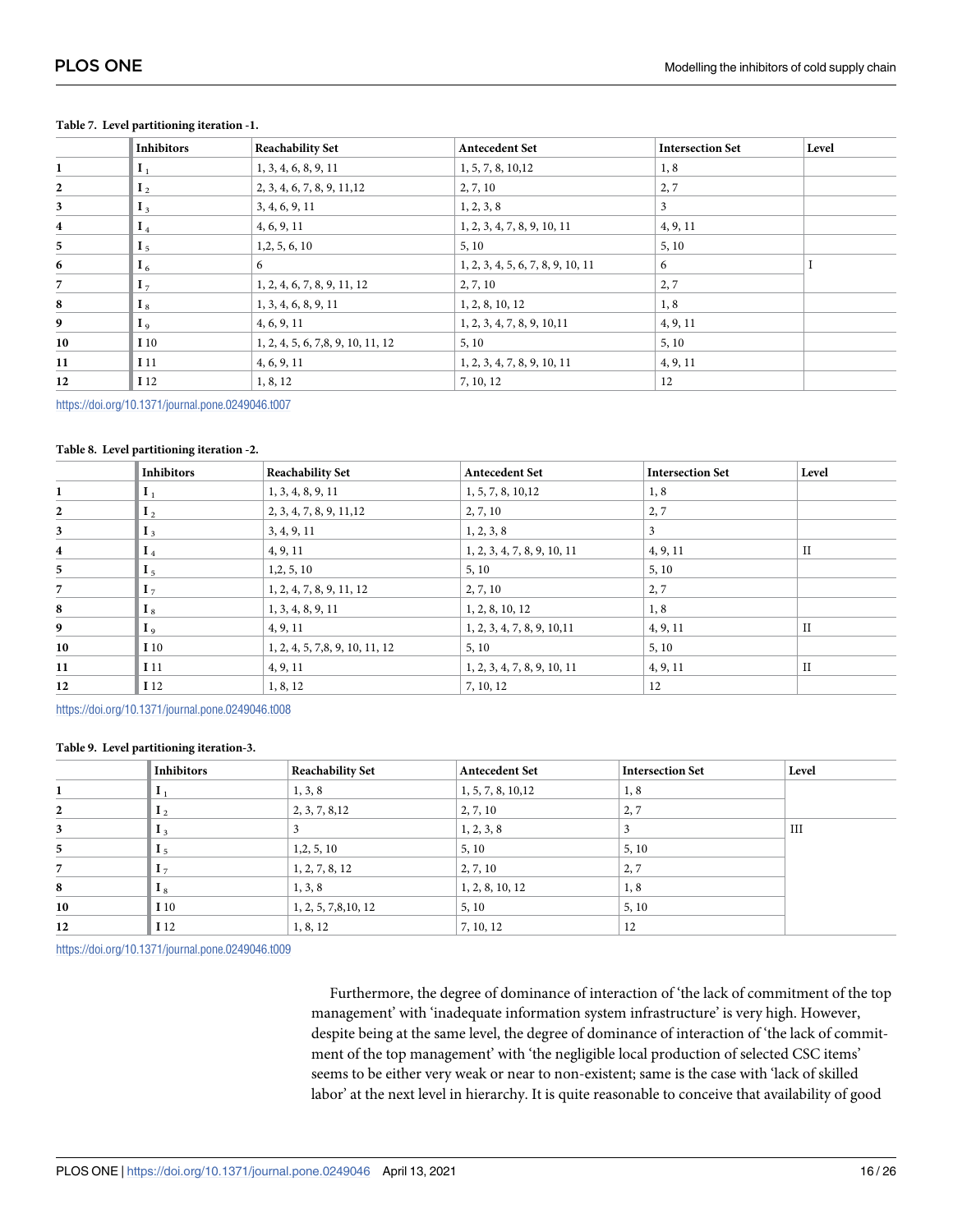|    | <b>Inhibitors</b>  | <b>Reachability Set</b> | <b>Antecedent Set</b> | <b>Intersection Set</b> | Level |
|----|--------------------|-------------------------|-----------------------|-------------------------|-------|
|    |                    | 1, 8                    | 1, 5, 7, 8, 10, 12    | 1, 8                    | IV    |
| 2  | $\mathbf{1}_2$     | 2, 7, 8, 12             | 2, 7, 10              | 2,7                     |       |
| 5  | $\blacksquare$ 1 5 | 1, 2, 5, 10             | 5, 10                 | 5, 10                   |       |
|    | $\mathbf{1}$       | 1, 2, 7, 8, 12          | 2, 7, 10              | 2,7                     |       |
| 8  | $  \cdot  $        | 1, 8                    | 1, 2, 8, 10, 12       | 1, 8                    | IV    |
| 10 | I 10               | 1, 2, 5, 7,8, 10, 12    | 5, 10                 | 5, 10                   |       |
| 12 | $\blacksquare$ 12  | 1, 8, 12                | 7, 10, 12             | 12                      |       |

#### <span id="page-16-0"></span>**Table 10. Level partitioning iteration-4.**

<https://doi.org/10.1371/journal.pone.0249046.t010>

#### **Table 11. Level partitioning iteration-5.**

|    | <b>Inhibitors</b> | <b>Reachability Set</b> | <b>Antecedent Set</b> | <b>Intersection Set</b> | Level |
|----|-------------------|-------------------------|-----------------------|-------------------------|-------|
| 2  |                   | 2, 7, 12                | 2, 7, 10              | 2,7                     |       |
| 5. |                   | 2, 5, 10                | 5, 10                 | 5, 10                   |       |
|    | 17                | 2, 7, 12                | 2, 7, 10              | 2,7                     |       |
| 10 | I <sub>10</sub>   | 2, 5, 7, 10, 12         | 5, 10                 | 5, 10                   |       |
| 12 | I 12              | 12                      | 7, 10, 12             | 12                      |       |

<https://doi.org/10.1371/journal.pone.0249046.t011>

#### **Table 12. Level partitioning iteration-6.**

|              | <b>Inhibitors</b> | <b>Reachability Set</b>  | <b>Antecedent Set</b>    | Intersection Set | Level |
|--------------|-------------------|--------------------------|--------------------------|------------------|-------|
| ▵            |                   | $\overline{\phantom{a}}$ | 2, 7, 10                 | 2,7              | T     |
| $\mathbf{p}$ |                   | 2, 5, 10                 | 5, 10                    | 5, 10            |       |
|              |                   | $\overline{\phantom{a}}$ | $\overline{\phantom{a}}$ | 2,7              | V I   |
| 10           | 110               | 2, 5, 10,                | 5, 10                    | 1, 2, 5, 10      |       |

<https://doi.org/10.1371/journal.pone.0249046.t012>

#### **[Table 13.](#page-13-0) Level partitioning iteration-7.**

|    | Inhibitors | Reachability Set                         | <b>Antecedent Set</b> | Intersection Set | Level |
|----|------------|------------------------------------------|-----------------------|------------------|-------|
|    |            | $\mathbf{1}$ $\mathbf{0}$<br>5.10        | 5,10                  | 10<br>۰,         | VII   |
| 10 | I 10       | $\mathbf{1}$ $\mathbf{0}$<br>$J_1$ 1 $V$ | - T O<br>٠            | 10<br>۰,         | VII   |

<https://doi.org/10.1371/journal.pone.0249046.t013>

quality local produce is going to contribute to the commitment of top management, though to a very limited extent. Likewise, a committed top management may endeavor to utilize the limited local resources within the policy framework of the local governance. However, the cost and operational concerns (like scale) may discourage them to do so. The 'lack of commitment by the top management' based on its driving power is considered to be a strong inhibitor, which generally tends to be the root cause of all the related inhibitors. As these results require the utmost attention of companies along with their management, the top management is expected to be more attentive, responsive, involved, and proactive to curb other related issues. Their enhanced engagement and commitment are directly going to reflect in a strong information system infrastructure, which may further help eliminate other inhibitors in the next levels of the hierarchy.

Generally, it has been observed that apart from the brand name, price, quantity, and date of expiry, a customer is not much bothered about the rest of the quality dimensions of the daily used products. Lack of proper information systems, along with the poorly skilled labor force,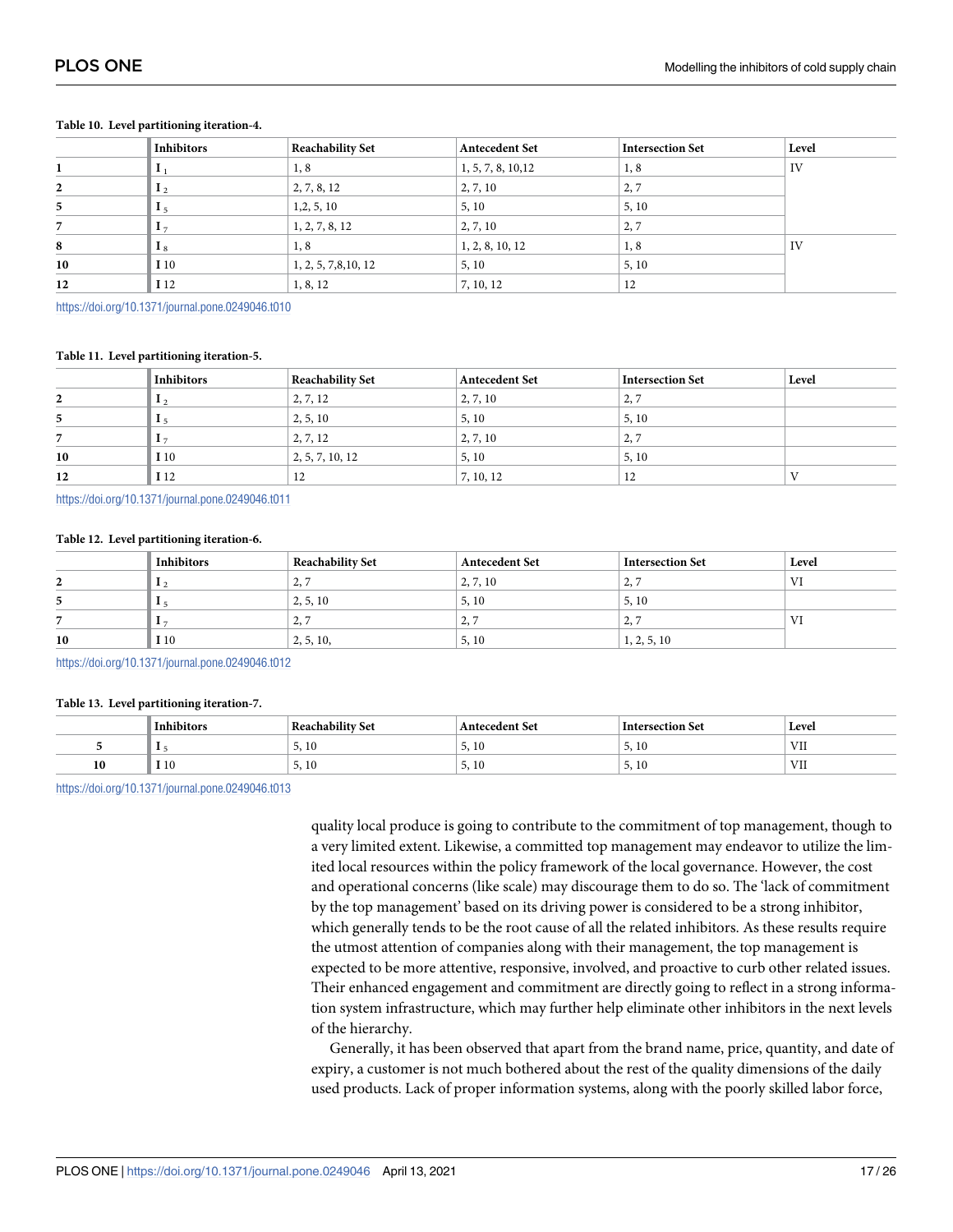<span id="page-17-0"></span>

**[Fig 2. T](#page-13-0)he FISM based model illustrating the structural relations with their respective dominance of interaction.** <https://doi.org/10.1371/journal.pone.0249046.g002>

may further suppress the customers' interest to know more. On the other hand, if there are skilled, qualified, and experienced human resources, equipped with advanced information system infrastructure, it may help manage the inventories better, and educate customers, which in turn would possibly result in raising the consumption and disposal standards of the common masses.

Sellers caring as much as buyers is also not an uncommon tendency; consequently, the limited awareness of customers about various quality dimensions discourages the companies (specifically the smaller ones) to heavily invest in creating the cold supply chain infrastructure beyond a minimum required level. The fragmented nature of the cold supply chains, which share the third level in this hierarchy with the inadequate cold chain infrastructure, further

| Degree of dominance | <b>Symbols</b> |
|---------------------|----------------|
| Full $(1)$          |                |
| Very High (0.9)     |                |
| High $(0.7)$        |                |
| Medium $(0.5)$      |                |
| Weak $(0.3)$        | . b            |
| Very Weak $(0.1)$   | . 1            |
| No Influence $(0)$  |                |

#### **[Fig 3. N](#page-13-0)otations.**

<https://doi.org/10.1371/journal.pone.0249046.g003>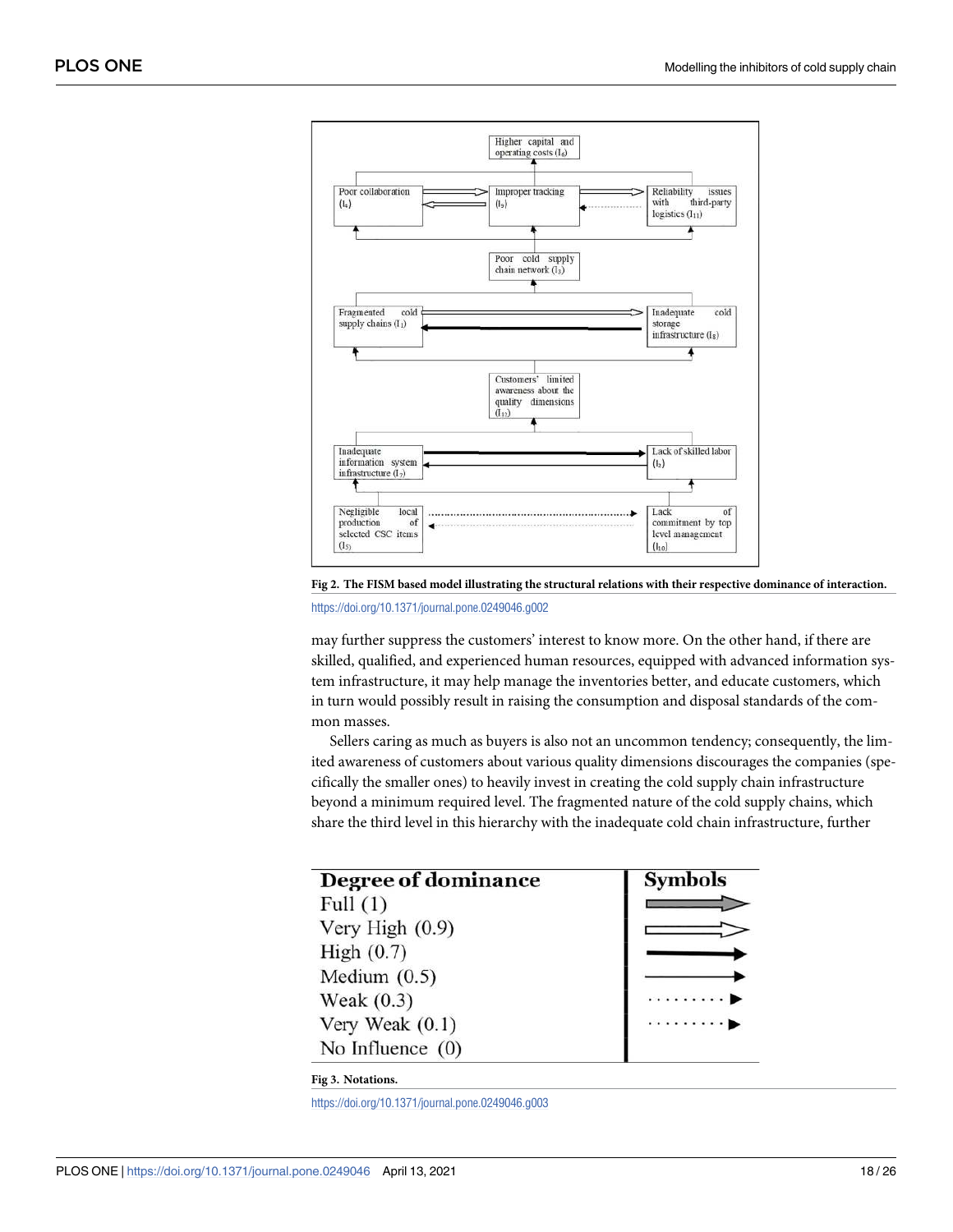<span id="page-18-0"></span>

**[Fig 4. D](#page-14-0)riving power and dependence diagram (FMICMAC).**

#### <https://doi.org/10.1371/journal.pone.0249046.g004>

aggravates the reluctance towards investing heavily in it. Consequently, these two inhibitors lead to the worsening of the cold supply chain network, which occupies the second level in this hierarchy.

In the end, the resultant poor cold supply chain network leads to a multitude of issues like 'poor collaboration,' 'improper tracking 'and 'reliability issues with third-party logistics'. Its dominance of interaction is also high with all these listed inhibitors, and even higher with the 'reliability issues with third-party logistics.'

Further, it is noteworthy to mention that there is a high bi-directional dominance of interaction between 'poor collaboration' and 'improper tracking.' 'Improper tracking,' in its turn, has a high degree of dominance of interaction with 'reliability issues with third-party logistics.' Thus, logically, one could say that if the supply chain network were weak, it would be difficult for business partners to coordinate and collaborate their business activities.

Additionally, it will be difficult to trace what happened when. All this in amalgamation would lead the entire system to lose its reliability with stakeholders. Thus, a weak supply chain network derives the poor collaboration, poor tracking and diminishing reliability ultimately culminates into a burden of increased fixed as well as variable costs. Hence, higher fixed and variable costs occupy the top most level in the FISM hierarchy. Therefore, to sum up, it may be stated that companies represented by their top management must understand how the domino effect behind every single change they plan and bring about, as various inhibitors are interrelated in terms of structure and dominance of interaction.

Based on their driving and dependence powers, the fuzzy MICMAC analysis categorized these inhibitors into four different groups. The 'poor cold supply chain network', 'negligible local production of selected CSC items', 'inadequate cold storage infrastructure', and 'customers' limited awareness about the quality dimensions' are grouped as autonomous inhibitors. These inhibitors have relatively a weak driving power and dependence; thereby they do not have much influence on the system.

Apparently, 'negligible local production of selected CSC items' seems to be a disconnected inhibitor at the lowest level in the FISM model. Nevertheless, the other three inhibitors viz. 'poor cold supply chain network', 'inadequate cold storage infrastructure', and 'customers' limited awareness about the quality dimensions', constitute the other higher levels of hierarchy.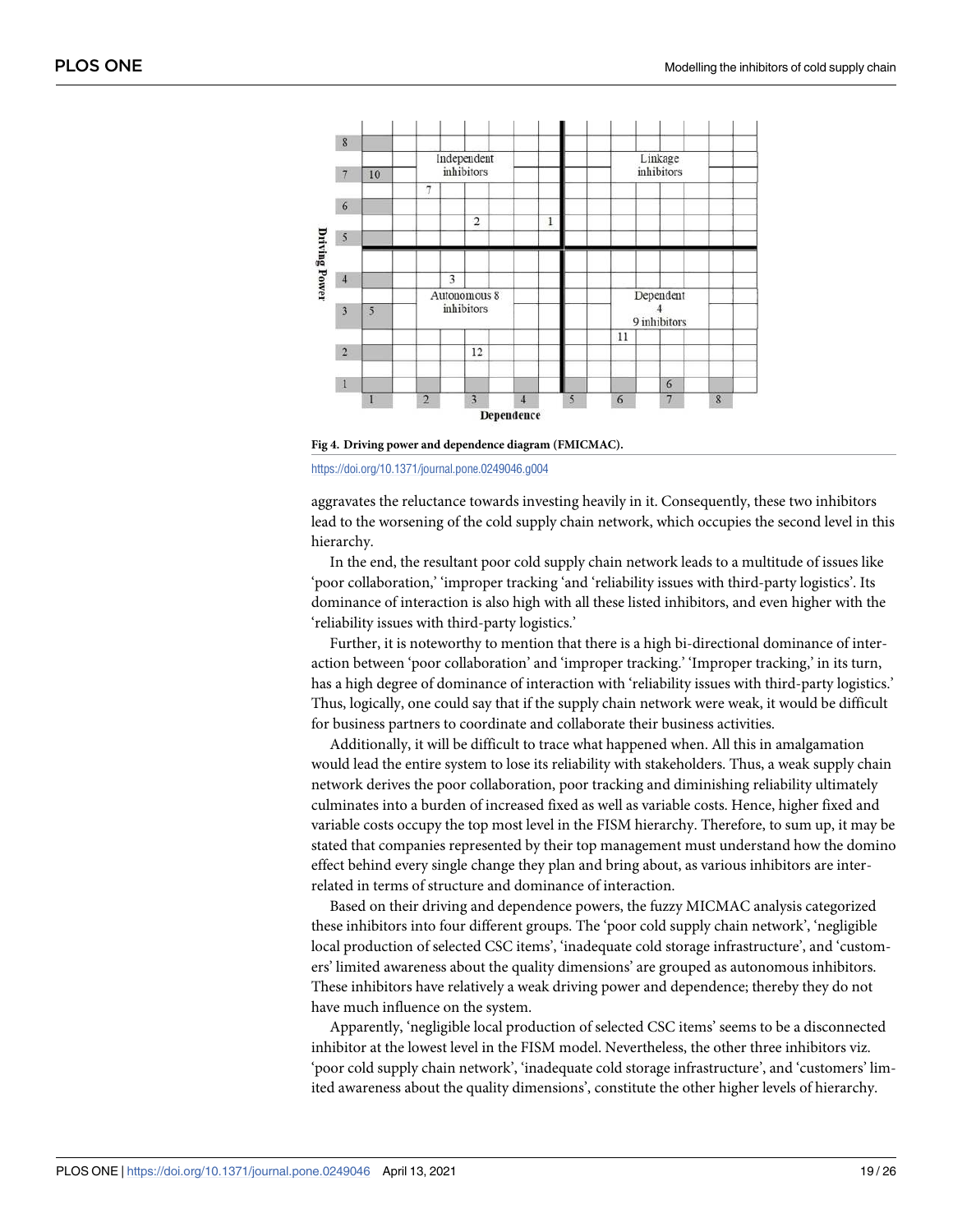<span id="page-19-0"></span>One possible reason could be due to their relatively moderate level of driving or dependence power. The management may focus on such inhibitors when it looks to address the other, more influential inhibitors.

The 'poor collaboration', 'higher capital and operating costs', 'improper tracking' and 'reliability issues with third-party logistics' have been classified as dependent inhibitors. These are weak in terms of their driving power, but are strong in terms of their dependence power. The management should thereby examine to which lower-level inhibitors, these depend on; and begin to address them accordingly. Despite sharing the same levels, no pair of the inhibitors could emerge to be the linkage inhibitors, due to rather moderate to weak driving power and dependence. For instance, at the lowest (VIIth) level of the FISM model, the 'negligible local production of selected CSC items' and 'lack of commitment by top-level management' lie. However, due to their poor degree of dominance of interaction between them, they do not appear in the category of linkage inhibitors. As the 'higher capital and operating costs' is the top-level inhibitor in the hierarchy, it cannot derive any inhibitor below its own level in the hierarchy.

Even technically, a higher-order inhibitor cannot derive a lower order inhibitor. The 'fragmented cold supply chains', 'lack of skilled labor', 'inadequate information system infrastructure' and 'lack of commitment by top level management' are classified as independent inhibitors. They have a strong driving power, but low dependence power; hence, these are mostly considered as the most significant inhibitors. In most of the cases, these come out as being the root cause of many other related inhibitors.

Therefore, the management must not be oblivious to such inhibitors; in fact, managerial in attention to these inhibitors could create many unprecedented situations.

The findings of present study differ from Bag  $[81]$  $[81]$  $[81]$  who used ISM methodology to examine ten inhibitors of green cold chain management as the inhibitors 'poor cold chain network', 'lack of information system infrastructure' and 'outdated technology and poor cold storage infrastructure' occupy third, fourth and fifth levels respectively. This study also differs from Joshi et al., [\[65\]](#page-23-0) in terms of the specific inhibitors examined for cold supply chains. The lack of awareness about the use of IT, absence of quality and safety measures, inadequate farmers' education, lack of standardization, government regulation were found contextually less relevant or irrelevant at all; hence, these were not considered. This study is also different from Shashi et al., [\[8\]](#page-21-0) in terms of the selected cold chain inhibitors, where some less relevant or irrelevant inhibitors like the lack of specific environmental goals, unavailability of cold chain performance measurements, uneven installation of cold chain centers, lack of awareness about adopting reverse logistics and lack of government support, etc., were not at all considered for further examination. In fact, the findings also differ; for instance, the inadequate cold chain infrastructure, high investment costs, high-energy costs had been identified as the first three significant inhibitors for cold supply chains; whereas, in the current study, these represent negligible local production of selected CSC items, along with the lack of commitment by the top management. However, the findings of this study corroborate the outcomes of another study conducted by Tamimi et al., [[33](#page-22-0)] about cold chain logistics implementation strategies in the context of UAE. More specifically, the cost concerns and constant monitoring along with control mechanism related to the cold supply chain implementation have been highlighted in the current study as well. Furthermore, it is also culminating up to higher fixed and operational costs which is similar to findings of Al-Refaie et al.  $[46]$  $[46]$  $[46]$ . The present model, along with the issue of the lack of skilled staff, is also in line with Sundarakani et al., [[98](#page-25-0)] who noted that the UAE-based companies are required to 'educate' their managerial staff about the plethora of IT systems benefits like reduction in cycle time and improvement in supply chain visibility. Being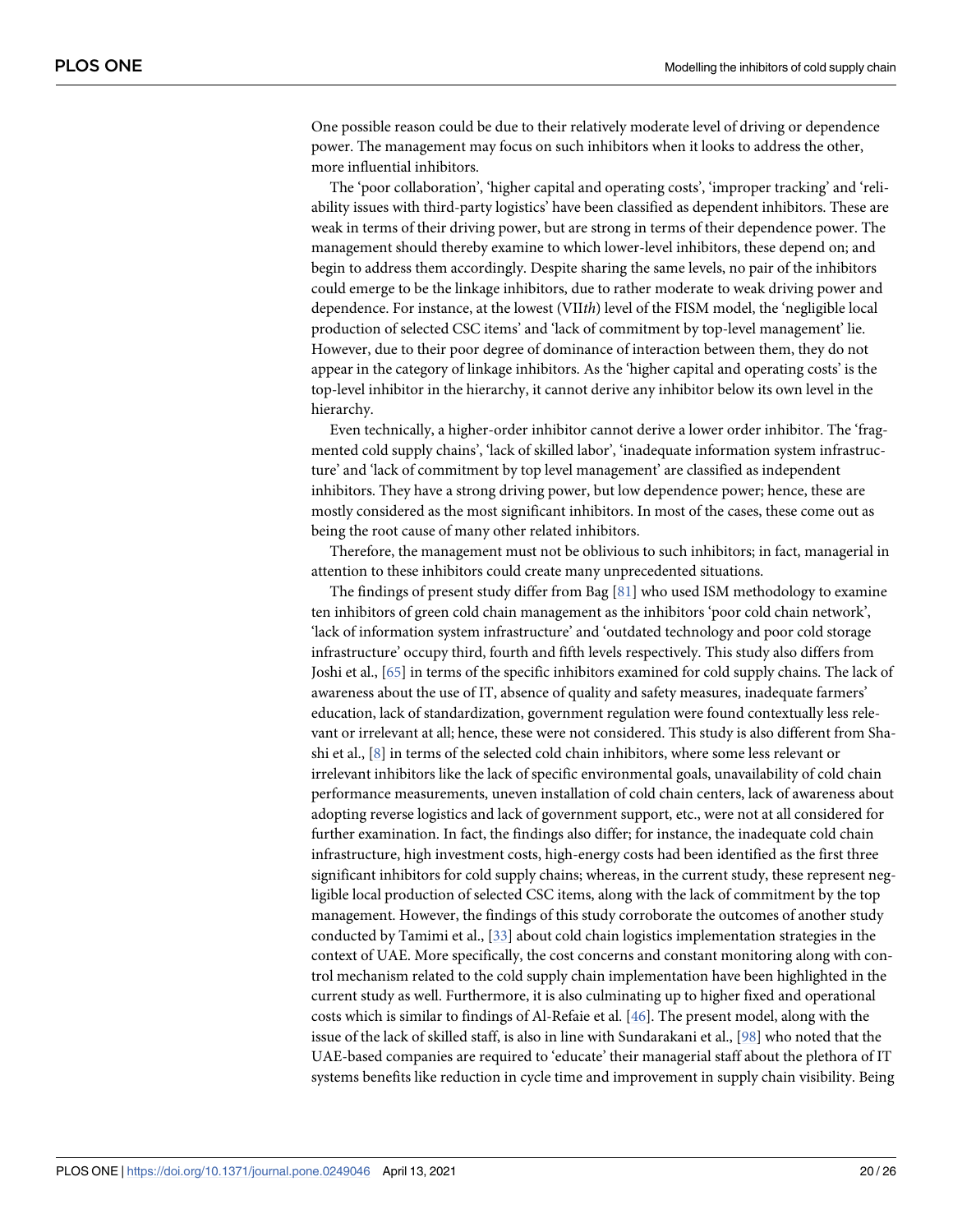<span id="page-20-0"></span>primarily used for transactional processing, the utility of IT systems may be extended to the planning and better decision-making domains.

To sum up, it can be stated that while corroborating with some similar studies carried out from different perspectives in different context, this study also distinguishes itself from some others. The identification and establishment of the key inhibitors impeding the CSC operations in UAE and the portrayal of their evidence-based mutual relationships in the form of an easy to understand FISM model is amount to the major contribution of this study. Furthermore, the classification of these inhibitors in to different categories viz. dependent, independent, and autonomous and linkage categories is another significant add-on.

Despite its usefulness and value addition in cold supply chain literature, this study as well as methodological approach has certain limitations. Being limited to the review of literature and judgements of experts makes the identification of relevant inhibitors vulnerable to issue of exhaustiveness. Furthermore, the set of inhibitors to the cold supply chain may also vary as the geographic region changes. For instance, negligible local production of CSC items due to unavailability of arable land which is considered a significant inhibitor in case of GCC region may become a completely insignificant inhibitor in Indian subcontinent. Hence, the study findings may not be generalized. Besides, the number of cold supply chain items, if increased (by adding other cold supply chain items like pharmaceuticals, flowers etc.), a different set of inhibitors may emerge. Thus, the outcome of this study may not be related to all kinds of cold supply chains. In addition to the limitations pertaining to the number of representative organizations, number of respondents, disparities in their knowledge, experience and overall educational, professional, socio-cultural backgrounds, certain methodological limitations also exist. For instance, subjectivities involved in the selection of the representative firms and the representative experts, the decision about the exhaustiveness of responses, the individual judgements of experts, their willingness, capability and degree of engagement, the issues related to group conformance in order to reach a consensus, or inability to model uncertainties in case of incomplete information make the research output open to another confirmatory study. The future researchers may use different objectives, different methodological approaches like any multi-criterial decision analysis tools (e.g. DEMATEL for further classifying these inhibitors) or blended toolkit like mixed method approach, expand the topical coverage, increase the number of participating firms, involve more number of experts, involve respondents from other GCC countries etc. to further obtain the additional insights. The future researchers may work upon these limitations, carry out sensitivity analysis and further examine the broader implications and generalizability of these outcomes.

## **Supporting information**

**[S1 File.](http://www.plosone.org/article/fetchSingleRepresentation.action?uri=info:doi/10.1371/journal.pone.0249046.s001) Data-sheet.** (DOCX)

## **Author Contributions**

**Conceptualization:** Anshuman Sharma. **Data curation:** Anshuman Sharma, Haidar Abbas. **Formal analysis:** Anshuman Sharma, Haidar Abbas. **Funding acquisition:** Anshuman Sharma, Muhammad Qutubuddin Siddiqui. **Methodology:** Anshuman Sharma, Haidar Abbas. **Resources:** Muhammad Qutubuddin Siddiqui.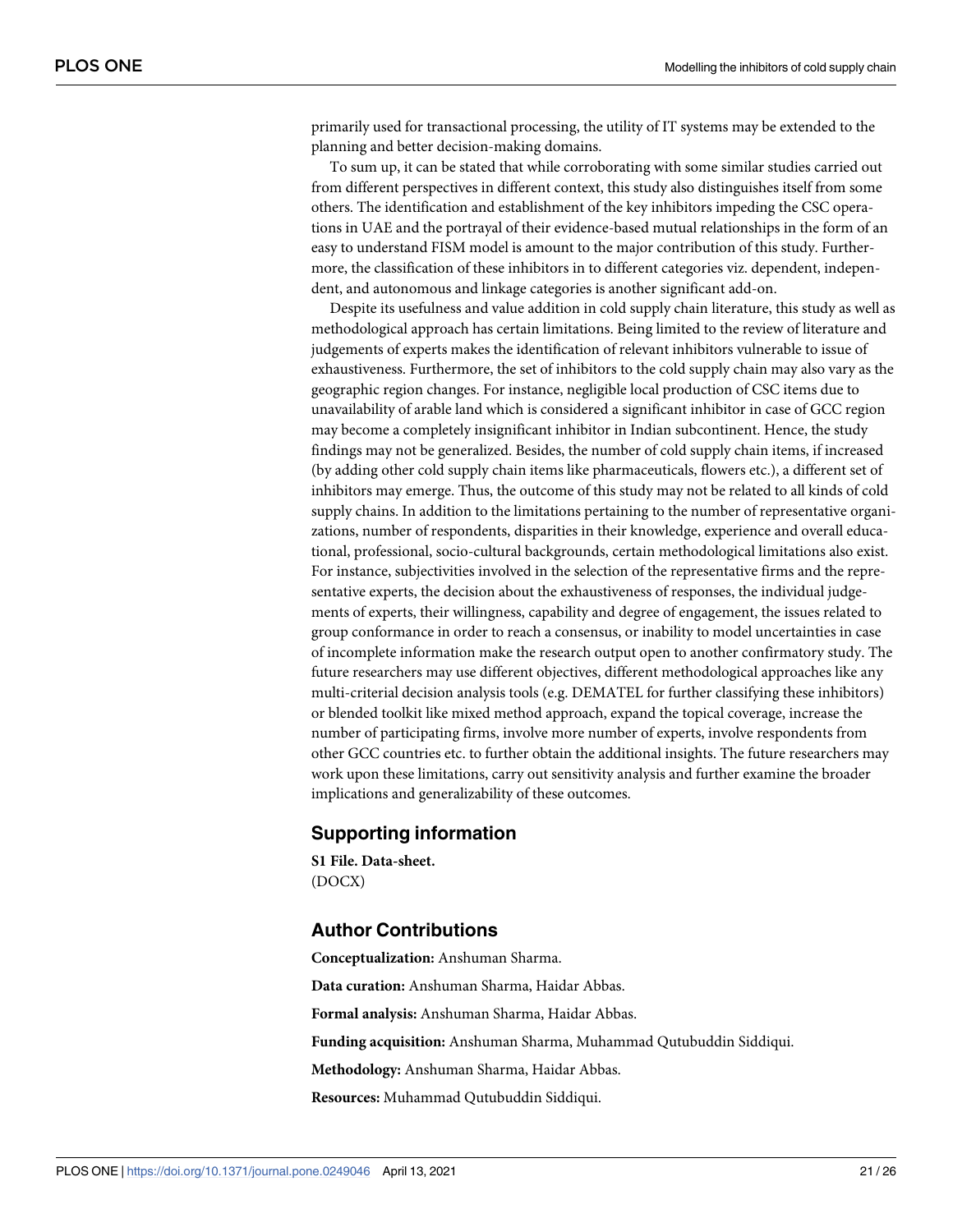<span id="page-21-0"></span>**Validation:** Haidar Abbas, Muhammad Qutubuddin Siddiqui.

**Writing – original draft:** Anshuman Sharma, Haidar Abbas, Muhammad Qutubuddin Siddiqui.

**Writing – review & editing:** Anshuman Sharma, Haidar Abbas.

#### **References**

- **[1](#page-1-0).** Abdul-Rasoul MM. Obesity in children and adolescents in Gulf countries: facts and solutions. Avances en diabetologia. 2012 May 1; 28 (3):64–9.
- **[2](#page-1-0).** McCrory MA, Harbaugh AG, Appeadu S, Roberts SB. Fast-food offerings in the United States in 1986, 1991, and 2016 show large increases in food variety, portion size, dietary energy, and selected micronutrients. Journal of the Academy of Nutrition and Dietetics. 2019 Jun 1; 119 (6):923-33. [https://doi.org/](https://doi.org/10.1016/j.jand.2018.12.004) [10.1016/j.jand.2018.12.004](https://doi.org/10.1016/j.jand.2018.12.004) PMID: [30826304](http://www.ncbi.nlm.nih.gov/pubmed/30826304)
- **[3](#page-1-0).** Rathore J. Cold Chain Management for Perishable Food: Issues and Scope for India. IUP Journal of Supply Chain Management. 2013 Mar 1; 10(1).
- **[4](#page-1-0).** Wang Z, Mathiyazhagan K, Xu L, Diabat A. A decision making trial and evaluation laboratory approach to analyze the barriers to Green Supply Chain Management adoption in a food packaging company. Journal of Cleaner Production. 2016 Mar 20; 117:19–28.
- **[5](#page-1-0).** de Haan-Hoek J, Lambrechts W, Semeijn J, Caniëls MC. Levers of control for supply chain sustainability: Control and governance mechanisms in a cross-boundary setting. Sustainability. 2020 Jan; 12 (8):3189.
- **[6](#page-1-0).** Wu S, Wen S, Zhou Q, Qin X. Coordination of Store Brand Product's Green Supply Chain Based on Negotiation. Sustainability. 2020 Jan; 12(9):3637.
- **[7](#page-1-0).** Sharma S, Pai SS. Analysis of operating effectiveness of a cold chain model using Bayesian networks. Business Process Management Journal. 2015 Jul 6.
- **[8](#page-1-0).** Shashi S, Cerchione R, Singh R, Centobelli P, Shabani A. Food cold chain management. The International Journal of Logistics Management. 2018 Aug 13.
- **[9](#page-1-0).** Liu L, Liu X, Liu G. The risk management of perishable supply chain based on coloured Petri Net modeling. Information processing in agriculture. 2018 Mar 1; 5(1):47–59.
- **[10](#page-1-0).** Siddh MM, Soni G, Jain R. Perishable food supply chain quality (PFSCQ). Journal of Advances in Management Research. 2015 Nov 2.
- **[11](#page-1-0).** Li X, Yang L, Duan Y, Wu Z, Zhang X. Developing a real-time monitoring traceability system for cold chain of Tricholoma matsutake. Electronics. 2019 Apr; 8(4):423.
- **[12](#page-1-0).** Singh BK, Negi S. Cold chain logistics: an impediment in the perishable food industry of India. International Journal of Logistics Economics and Globalisation. 2018; 7(4):332–52.
- **[13](#page-1-0).** Kartoglu U, Milstien J. Tools and approaches to ensure quality of vaccines throughout the cold chain. Expert review of vaccines. 2014 Jul 1; 13(7):843–54. <https://doi.org/10.1586/14760584.2014.923761> PMID: [24865112](http://www.ncbi.nlm.nih.gov/pubmed/24865112)
- **[14](#page-1-0).** Haroun D, ElSaleh O, Wood L. Dietary and activity habits in adolescents living in the United Arab Emirates: A cross-sectional study. Arab Journal of Nutrition and Exercise (AJNE). 2016:85–100.
- **[15](#page-1-0).** Shen X, Liu Q, Zhao D. Evaluation on regional agri-food cold chain logistics competitiveness. Journal of Applied Sciences. 2013; 13(14):2670–5.
- **[16](#page-1-0).** Negi S, Anand N. Cold chain: a weak link in the fruits and vegetables supply chain in India. IUP Journal of Supply Chain Management. 2015 Mar 1; 12(1):48.
- **[17](#page-1-0).** Bag S, Anand N. Modeling green supply chain management framework using ISM and MICMAC analysis. African Journal of Business Management. 2014 Nov 28; 8(22):1053–1065.
- **[18](#page-2-0).** Tsang YP, Choy KL, Wu CH, Ho GT, Lam HY, Koo PS. An IoT-based cargo monitoring system for enhancing operational effectiveness under a cold chain environment. International Journal of Engineering Business Management. 2017 Dec 22; 9:1847979017749063.
- **[19](#page-2-0).** Porter SD, Reay DS, Higgins P, Bomberg E. A half-century of production-phase greenhouse gas emissions from food loss & waste in the global food supply chain. Science of the Total Environment. 2016 Nov 15; 571:721–729. <https://doi.org/10.1016/j.scitotenv.2016.07.041> PMID: [27432722](http://www.ncbi.nlm.nih.gov/pubmed/27432722)
- **[20](#page-2-0).** Zhang W, Xiao J, Cai L. Joint Emission Reduction Strategy in Green Supply Chain under Environmental Regulation. Sustainability. 2020 Jan; 12(8):3440.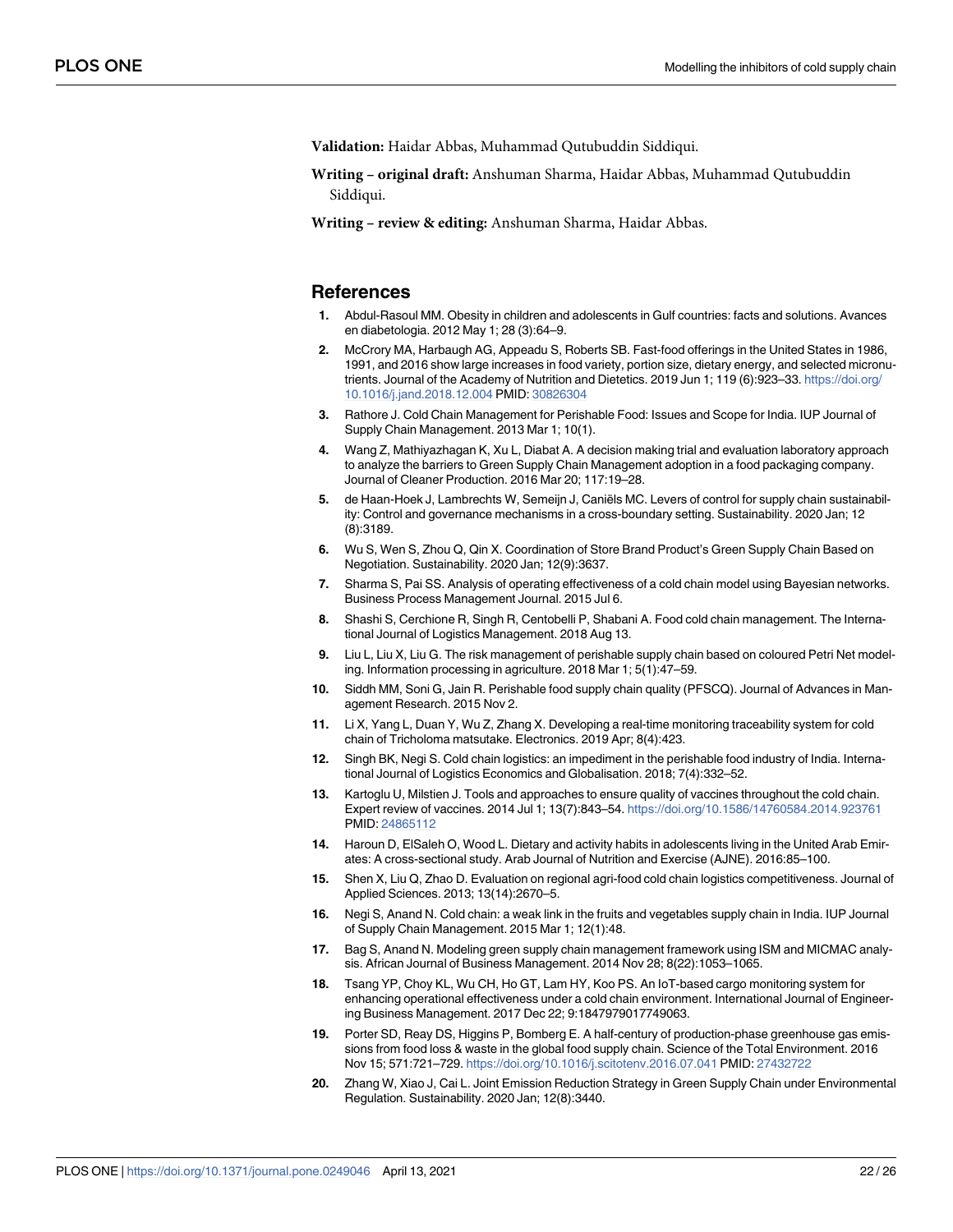- <span id="page-22-0"></span>**[21](#page-2-0).** Kiaya V. Post-harvest losses and strategies to reduce them. Technical Paper on Postharvest Losses, Action Contre la Faim (ACF). 2014 Jan; 25.
- **[22](#page-2-0).** Ting PH. An efficient and guaranteed cold-chain logistics for temperature-sensitive foods: applications of RFID and sensor networks. International Journal of Information Engineering and Electronic Business. 2013 Dec 1; 5(6):1–5.
- **[23](#page-2-0).** Jutsen J., and Hutton L. Food cold chain optimisation: Improving energy productivity using real time food condition monitoring through the chain. A2EP Cold Food Chain Optimisation Report, © Australian Alliance for Energy Productivity 22 May 2017.
- **[24](#page-2-0).** Ali A, Ali A, Xiaoling G, Sherwani M, Hussain S. Expanding the theory of planned behaviour to predict Chinese Muslims halal meat purchase intention. British Food Journal. 2018 Jan 2.
- **[25](#page-2-0).** Halder P, Pati S. A need for paradigm shift to improve supply chain management of fruits & vegetables in India. Asian Journal of Agriculture and Rural Development. 2011; 1(393-2016-23908):1–20.
- **[26](#page-2-0).** Mahajan R, Garg S, Sharma PB. Processed food supply chain: a framework for literature review. Journal of Advances in Management Research. 2017 Feb 6.
- **[27](#page-2-0).** Gligor D, Tan A, Nguyen TN. The obstacles to cold chain implementation in developing countries: insights from Vietnam. The International Journal of Logistics Management. 2018 Aug 13.
- **[28](#page-3-0).** Azanedo L, Garcia-Garcia G, Stone J, Rahimifard S. An Overview of Current Challenges in New Food Product Development. Sustainability. 2020 Jan; 12(8):3364.
- **[29](#page-3-0).** Ng SW, Zaghloul S, Ali H, Harrison G, Yeatts K, El Sadig M, et al. Nutrition transition in the United Arab Emirates. European journal of clinical nutrition. 2011 Dec; 65(12):1328–37. [https://doi.org/10.1038/](https://doi.org/10.1038/ejcn.2011.135) [ejcn.2011.135](https://doi.org/10.1038/ejcn.2011.135) PMID: [21772317](http://www.ncbi.nlm.nih.gov/pubmed/21772317)
- **[30](#page-3-0).** Abiad MG, Meho LI. Food loss and food waste research in the Arab world: A systematic review. Food security. 2018 Apr 1; 10(2):311–22.
- **[31](#page-3-0).** Alpen Capital Report (2012), GCC Retail Industry, [Online] [http://www.alpencapital.com/downloads/](http://www.alpencapital.com/downloads/GCC_Retail_Industry_Report_December_2012.pdf) [GCC\\_Retail\\_Industry\\_Report\\_December\\_2012.pdf](http://www.alpencapital.com/downloads/GCC_Retail_Industry_Report_December_2012.pdf) (Accessed on May 21, 2020).
- **[32](#page-3-0).** Guntalee R, Unahannda S. Needs, behavior, and attitudes of people in the United Arab Emirates towards consuming Thai–halal packaged food. The Business Review, Cambridge. 2005; 4(1):274–9.
- **[33](#page-3-0).** Tamimi M, Sundarakani B, Vel P. Study of cold chain logistics implementation strategies: insights from UAE industry.
- **[34](#page-4-0).** David V, Joachim S, Tebby C, Porcher JM, Beaudouin R. Modelling population dynamics in mesocosms using an individual-based model coupled to a bioenergetics model. Ecological Modelling. 2019 Apr 24; 398:55–66.
- **[35](#page-4-0).** Melewar TC, Alwi S, Gorane SJ, Kant R. Modelling the SCM enablers: an integrated ISM-fuzzy MIC-MAC approach. Asia Pacific Journal of Marketing and Logistics. 2013 Mar 29.
- **[36](#page-4-0).** Oliva F, Revetria R. A system dynamic model to support cold chain management in food supply chain. InWSEAS International Conference. Proceedings. Mathematics and Computers in Science and Engineering 2008 Jul 22 (No. 12). WSEAS.
- **[37](#page-4-0).** Hoffmann P, Schiele H, Krabbendam K. Uncertainty, supply risk management and their impact on performance. Journal of purchasing and supply management. 2013 Sep 1; 19(3):199–211.
- **[38](#page-4-0).** Dunne A. J. (2008). The impact of an organization's collaborative capacity on its ability to engage its supply chain partners. British Food Journal, 110(4/5), 361–375.
- **[39](#page-4-0).** Salin V, Nayga RM. A cold chain network for food exports to developing countries. International Journal of Physical Distribution & Logistics Management. 2003 Dec 1.
- **[40](#page-4-0).** Farooq U, Tao W, Alfian G, Kang YS, Rhee J. ePedigree traceability system for the agricultural food supply chain to ensure consumer health. Sustainability. 2016 Sep; 8(9):839.
- **[41](#page-4-0).** Akkerman R, Farahani P, Grunow M. Quality, safety and sustainability in food distribution: a review of quantitative operations management approaches and challenges. OR spectrum. 2010 Sep 1; 32 (4):863–904.
- **[42](#page-5-0).** Anin EK, Adzimah OF. Managing supply chain risks: A perspective of exportable pineapple fresh fruits in Ghana. European Journal of Business and Management. 2015; 7(3):59–71.
- **[43](#page-5-0).** Freiboth HW, Goedhals-Gerber LL, Dodd MC, Van Dyk FE. Investigating temperature breaks in the summer fruit export cold chain: A case study. Journal of Transport and Supply Chain Management. 2013 Jan 1; 7(1):1–7.
- **[44](#page-5-0).** MOCCAE. (2017). National climate change plan of the United Arab Emirates: 2017–2050.
- **[45](#page-5-0).** Zhu L. Economic analysis of a traceability system for a two-level perishable food supply chain. Sustainability. 2017 May; 9(5):682.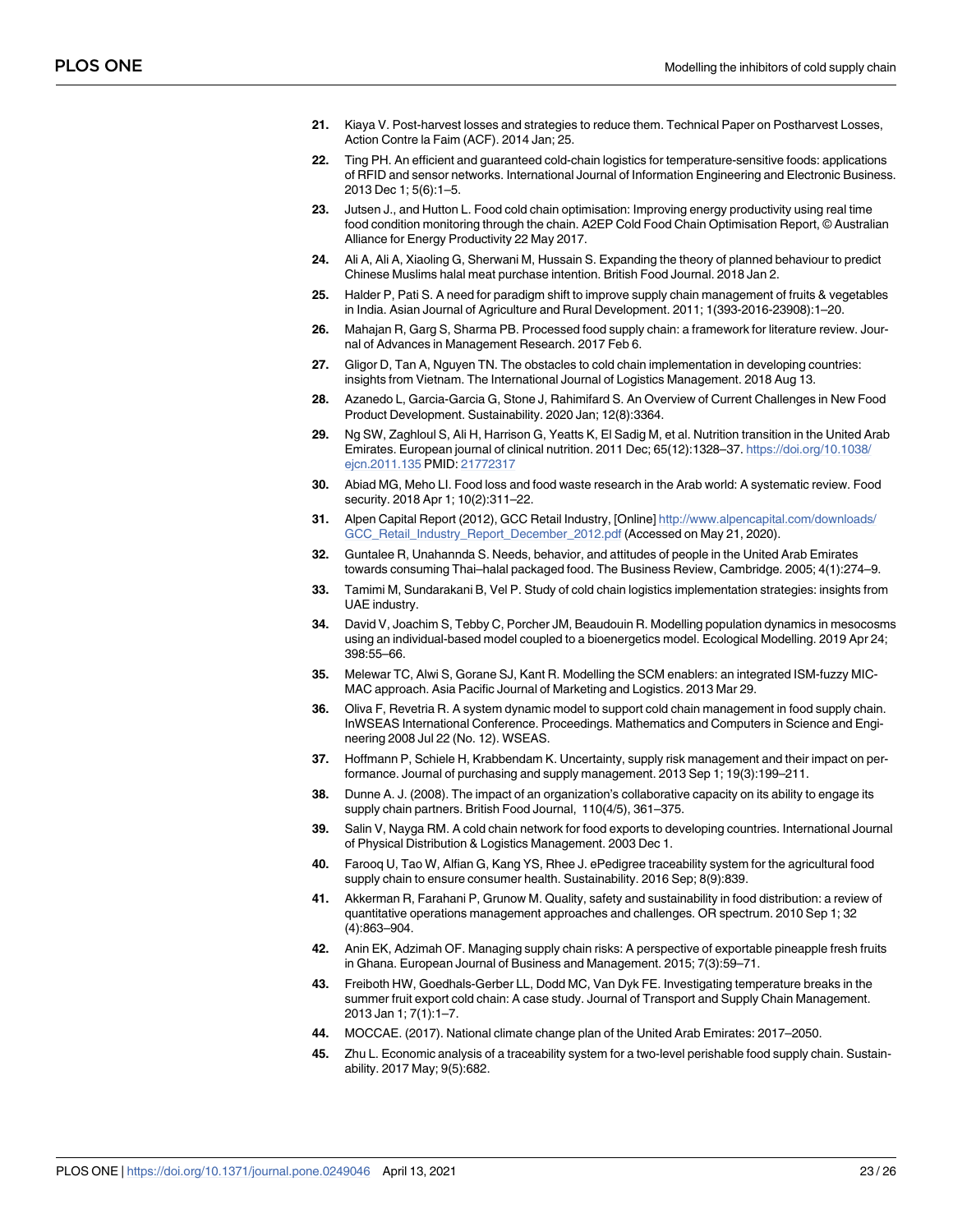- <span id="page-23-0"></span>**[46](#page-5-0).** Al-Refaie A, Al-Tahat M, Lepkova N. Modelling relationships between agility, lean, resilient, green practices in cold supply chains using ISM approach. Technological and Economic Development of Economy. 2020 Jun 12; 26(4):675–94.
- **[47](#page-5-0).** Ghadge A, Er Kara M, Mogale DG, Choudhary S, Dani S. Sustainability implementation challenges in food supply chains: A case of UK artisan cheese producers. Production Planning & Control. 2020 Jul 27:1–6.
- **[48](#page-5-0).** Van Donk DP, Akkerman R, Van Der Vaart T. Opportunities and realities of supply chain integration: the case of food manufacturers. British food journal. 2008 Feb 15.
- **[49](#page-5-0).** Konovalenko I, Ludwig A, Leopold H. Real-time temperature prediction in a cold supply chain based on Newton's law of cooling. Decision Support Systems. 2020 Nov 17:113451.
- **[50](#page-5-0).** Oskarsdottir K, Oddsson GV. Towards a decision support framework for technologies used in cold supply chain traceability. Journal of Food Engineering. 2019 Jan 1; 240:153–9.
- **[51](#page-5-0).** Zhao X, Xia M, Wei X, Xu C, Luo Z, Mao L. Consolidated cold and modified atmosphere package system for fresh strawberry supply chains. LWT. 2019 Jul 1; 109:207–15.
- **[52](#page-6-0).** Love DC, Lane RM, Kuehl LM, Hudson B, Harding J, Clancy K, et al. Performance and conduct of supply chains for United States farmed oysters. Aquaculture. 2020 Jan 15; 515:734569. [https://doi.org/10.](https://doi.org/10.1016/j.ijfoodmicro.2019.108378) [1016/j.ijfoodmicro.2019.108378](https://doi.org/10.1016/j.ijfoodmicro.2019.108378) PMID: [31678817](http://www.ncbi.nlm.nih.gov/pubmed/31678817)
- **[53](#page-6-0).** Montanari R. Cold chain tracking: a managerial perspective. Trends in Food Science & Technology. 2008 Aug 1; 19(8):425–31.
- **[54](#page-7-0).** Kelepouris T, Pramatari K, Doukidis G. RFID-enabled traceability in the food supply chain. Industrial Management & data systems. 2007 Mar 20.
- **55.** Regattieri A, Gamberi M, Manzini R. Traceability of food products: General framework and experimental evidence. Journal of food engineering. 2007 Jul 1; 81(2):347–56.
- **[56](#page-6-0).** Berger H. Dealing with dynamics-Engineering solutions to the dairy dilemma. Trends in food science & technology. 2007.
- **[57](#page-6-0).** Aung MM, Chang YS. Traceability in a food supply chain: Safety and quality perspectives. Food control. 2014 May 1; 39:172–184.
- **[58](#page-6-0).** Wu W, Beretta C, Cronje P, Hellweg S, Defraeye T. Environmental trade-offs in fresh-fruit cold chains by combining virtual cold chains with life cycle assessment. Applied Energy. 2019 Nov 15; 254:113586.
- **[59](#page-6-0).** Albrecht A, Ibald R, Raab V, Reichstein W, Haarer D, Kreyenschmidt J. Implementation of Time Temperature Indicators to Improve Temperature Monitoring and Support Dynamic Shelf Life in Meat Supply Chains. Journal of Packaging Technology and Research. 2019 Dec 5:1–0. [https://doi.org/10.1007/](https://doi.org/10.1007/s41783-019-00080-x) [s41783-019-00080-x](https://doi.org/10.1007/s41783-019-00080-x) PMID: [32685915](http://www.ncbi.nlm.nih.gov/pubmed/32685915)
- **[60](#page-6-0).** Srivastava SK, Chaudhuri A, Srivastava RK. Propagation of risks and their impact on performance in fresh food retail. The International Journal of Logistics Management. 2015 Nov 9.
- **[61](#page-6-0).** Wu JY, Hsiao HI. Food quality and safety risk diagnosis in the food cold chain through failure mode and effect analysis. Food Control. 2020; 120:107501.
- **[62](#page-8-0).** Warfield JN. Developing interconnection matrices in structural modeling. IEEE Transactions on Systems, Man, and Cybernetics. 1974 Jan(1):81–7.
- **[63](#page-8-0).** Das S., Roy B. K., Kar M. B., Kar S., & Pamučar D. (2020). Neutrosophic fuzzy set and its application in decision making. Journal of Ambient Intelligence and Humanized Computing, 1–13.
- **[64](#page-8-0).** Saxena JP, Sushil, P Vrat. Policy and strategy formulation: An application of flexible systems methodology. GIFT Pub.; 2006.
- **[65](#page-8-0).** Joshi R, Banwet DK, Shankar R. Indian cold chain: modeling the inhibitors. British Food Journal. 2009 Oct 24.
- **[66](#page-9-0).** Sharma S. K., Metri B., Dwivedi Y. K., & Rana N. P. (2021). Challenges of common service centers (CSCs) in delivering e-government services to citizens in rural India.
- **[67](#page-9-0).** Das SK, Azmi FT, James PS. Factors Influencing Employees' Perception of Human Resource Practice: A Fuzzy Interpretive Structural Modeling Approach. Jindal Journal of Business Research. 2020 Jun; 9  $(1):41-55.$
- **[68](#page-9-0).** Singh R. K., Joshi S., & Sharma M. (2020). Modelling supply chain flexibility in the Indian personal hygiene industry: an ISM-Fuzzy MICMAC approach. Global Business Review, 0972150920923075.
- **[69](#page-9-0).** Sharma S. K., Mangla S. K., Luthra S., & Al-Salti Z. (2018). Mobile wallet inhibitors: Developing a comprehensive theory using an integrated model. Journal of Retailing and Consumer Services, 45, 52–63.
- **[70](#page-9-0).** Faisal M. N., Jabeen F., & Katsioloudes M. I. (2017). Strategic interventions to improve women entrepreneurship in GCC countries. Journal of Entrepreneurship in Emerging Economies.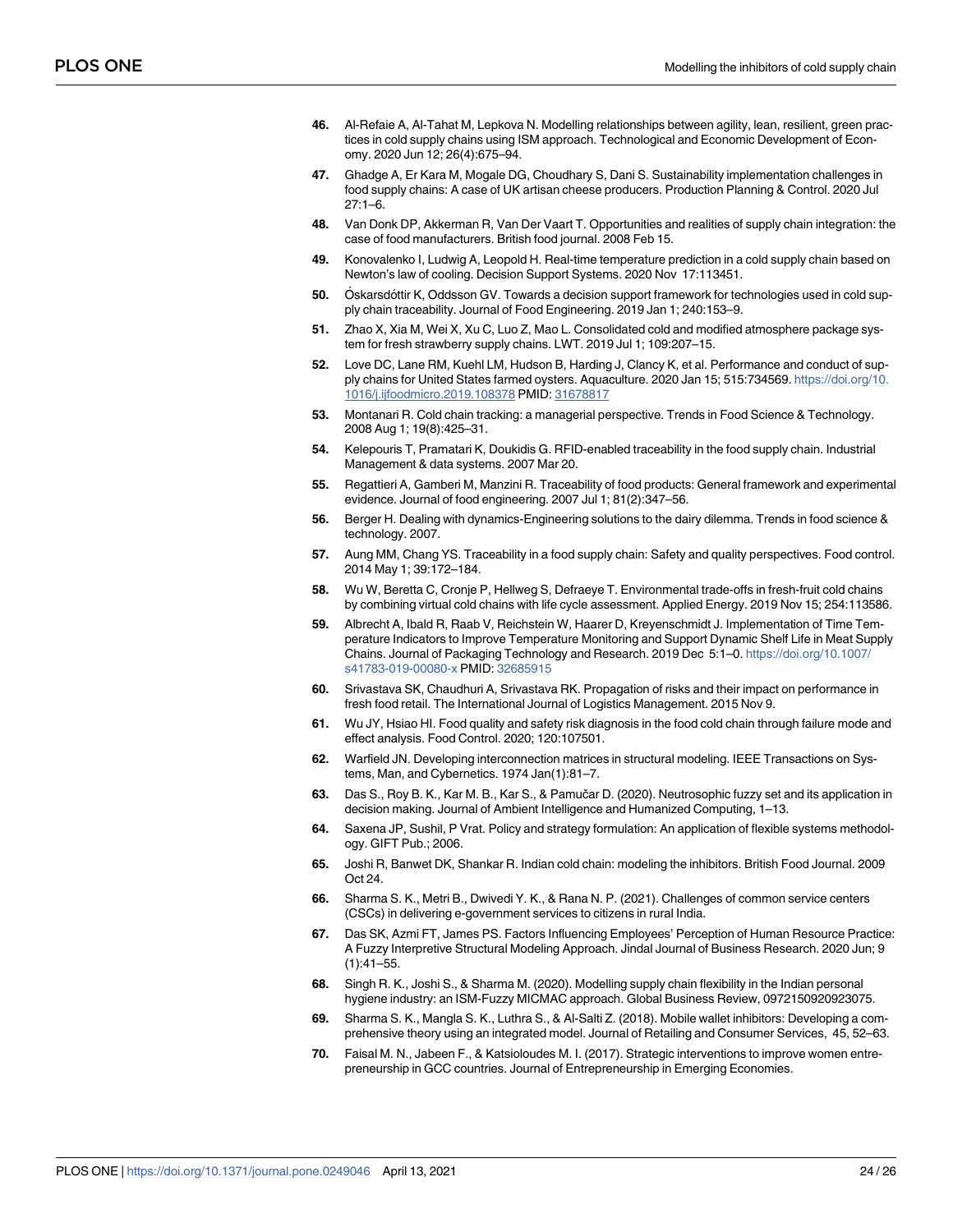- <span id="page-24-0"></span>**[71](#page-9-0).** Melewar T. C., Alwi S., Gorane S. J., & Kant R. (2013). Modelling the SCM enablers: an integrated ISMfuzzy MICMAC approach. Asia Pacific Journal of Marketing and Logistics.
- **[72](#page-9-0).** Singh S, Sinha S, Das VM, Sharma A. A framework for linking entrepreneurial ecosystem with institutional factors: a modified total interpretive structural modelling approach. Journal for Global Business Advancement. 2019; 12(3):382–404.
- **[73](#page-9-0).** Ganguly K. K., & Das D. (2020). Analysing the barriers in Indian stone crushing industries: an ISM and fuzzy AHP approach. International Journal of Applied Management Science, 12(3), 242–264.
- **[74](#page-9-0).** Ray A., & Khaba S. (2020). Study of ethical issues of green procurement in Indian automobile industry using integrated ISM-fuzzy MICMAC–AHP–VIKOR. Journal of Global Operations and Strategic Sourcing.
- **[75](#page-9-0).** Amjadian S., Mohammadi A., & Parvizi B. (2020). Identification and Ranking performance Indicators Using ISM and BWM Methods in Companies Listed in Tehran Stock Exchange. Archives of Pharmacy Practice, 1, 140.
- **[76](#page-9-0).** Shakeri H., & Khalilzadeh M. (2020). Analysis of factors affecting project communications with a hybrid DEMATEL-ISM approach (A case study in Iran). Heliyon, 6(8), e04430. [https://doi.org/10.1016/j.](https://doi.org/10.1016/j.heliyon.2020.e04430) [heliyon.2020.e04430](https://doi.org/10.1016/j.heliyon.2020.e04430) PMID: [32793821](http://www.ncbi.nlm.nih.gov/pubmed/32793821)
- **[77](#page-9-0).** Agrawal AK, Kumar D, Rahman Z. An ISM approach for modelling the enablers of sustainability in market-oriented firms. International Journal of Business Excellence. 2017; 12(1):23–45.
- **[78](#page-9-0).** Behl A, Singh M, Venkatesh VG. Enablers and barriers of mobile banking opportunities in rural India: a strategic analysis. International Journal of Business Excellence. 2016; 10(2):209–239.
- **[79](#page-9-0).** Gardas BB, Raut RD, Narkhede BE. A state-of the-art survey of interpretive structural modelling methodologies and applications. International Journal of Business Excellence. 2017; 11(4):505–560.
- **[80](#page-9-0).** Pramod VR, Banwet DK. ISM for understanding the enablers of telecom service supply chain. International Journal of Business Excellence. 2015; 8(5):537–65.
- **[81](#page-9-0).** Bag S. Green strategy, supplier relationship building and supply chain performance: Total interpretive structural modelling approach. International Journal of Procurement Management. 2016; 9(4):398–426.
- **[82](#page-9-0).** Abbas H. Barriers to reverse logistics practices in pharmaceutical supply chains: an ISM approach. International Journal of Business Excellence. 2018; 16(1):47–60.
- **[83](#page-10-0).** Dubey R, Ali SS. Identification of flexible manufacturing system dimensions and their interrelationship using total interpretive structural modelling and fuzzy MICMAC analysis. Global Journal of Flexible Systems Management. 2014 Jun 1; 15(2):131–143.
- **[84](#page-10-0).** Ahmad M, Tang XW, Qiu JN, Ahmad F. Interpretive Structural Modeling and MICMAC Analysis for Identifying and Benchmarking Significant Factors of Seismic Soil Liquefaction. Applied Sciences. 2019 Jan; 9(2):233.
- **[85](#page-12-0).** Taylor DH, Fearne A. Towards a framework for improvement in the management of demand in agrifood supply chains. Supply Chain Management: An International Journal. 2006 Sep 1.
- **[86](#page-12-0).** Vermeulen WJ, Ras PJ. The challenge of greening global product chains: meeting both ends. Sustainable Development. 2006 Oct; 14(4):245–56.
- **[87](#page-12-0).** Plambeck EL. Reducing greenhouse gas emissions through operations and supply chain management. Energy Economics. 2012 Nov 1; 34:S64–74.
- **[88](#page-12-0).** Lindgreen A, Hingley M, Trienekens J, Kottila MR, Rönni P. Collaboration and trust in two organic food chains. British Food Journal. 2008 Apr 18.
- **[89](#page-12-0).** Beck F, Martinot EE. Renewable Energy Policies and Barriers, Forthcoming in Encyclopedia of Energy, Cutler J. Cleveland, ed.
- **[90](#page-12-0).** Mirza UK, Ahmad N, Harijan K, Majeed T. Identifying and addressing barriers to renewable energy development in Pakistan. Renewable and Sustainable Energy Reviews. 2009 May 1; 13(4):927–31.
- **[91](#page-12-0).** Fawcett SE, Magnan GM, McCarter MW. Benefits, barriers, and bridges to effective supply chain management. Supply Chain Management: An International Journal. 2008 Jan 25.
- **[92](#page-12-0).** Mudgal RK, Shankar R, Talib P, Raj T. Modelling the barriers of green supply chain practices: an Indian perspective. International Journal of Logistics Systems and Management. 2010 Jan 1; 7(1):81–107.
- **[93](#page-12-0).** Kumar S. A study of the supermarket industry and its growing logistics capabilities. International Journal of Retail & Distribution Management. 2008 Mar 14.
- **[94](#page-12-0).** Luthra S, Govindan K, Mangla SK. Structural model for sustainable consumption and production adoption—A grey-DEMATEL based approach. Resources, Conservation and Recycling. 2017 Oct 1; 125:198–207.
- **[95](#page-12-0).** Ovca A, Jevšnik M. Maintaining a cold chain from purchase to the home and at home: consumer opinions. Food Control. 2009 Feb 1; 20(2):167–72.